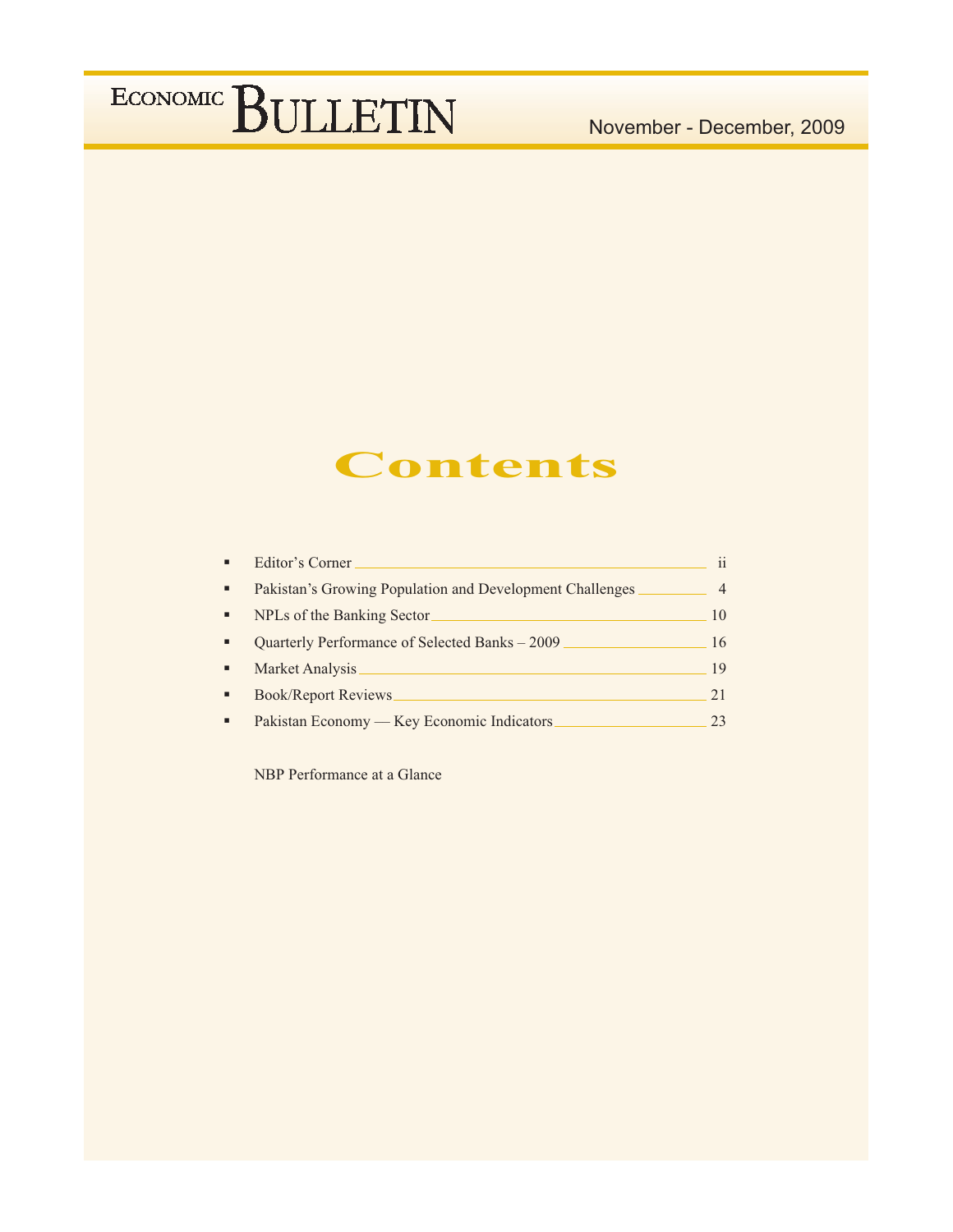## **Editor's Corner**

### Dear Readers,

The year 2009 could be described as the year which saw signs of worldwide economic recovery. After having suffered the financial crisis, which saw a drop in corporate profits, rise in the number of banks at risk, higher government debts, weak flows of foreign investment and external demand, high unemployment rates, contraction in growth rates, economies across the globe are slowly emerging from the recession.

International financial institutions like the IMF, UN, World Bank and the OECD have revised upwards their estimates of growth across the global economy for both 2009 and 2010. The IMF in its World Economic Outlook released in October has predicted a 1.1 percent contraction in 2009, revised from 1.4 percent. The global economy is expected to grow by 3.1 percent in 2010, revised up from 2.5 percent. Meanwhile, the United Nations forecasts the world economy to recover in 2010, with a global growth of 2.4 percent after having fallen by 2.2 percent for 2009.

The Organisation for Economic Cooperation and Development has doubled its growth forecast for the leading developed economies next year. The economy of the Group's 30 member countries will expand by 1.9 percent next year and 2.5 percent in 2011. However, these countries will face high unemployment and huge government debt. World trade is expected to grow by 6.0 percent in 2010 and 7.7 percent in 2011 after a plunge of 12.5 percent in 2009.

Improved growth has been made possible by the initiation of rescue packages and large fiscal stimulus measures by governments worldwide since 2008. The current stimulus policies are expected to continue, so as not to derail the weak economic recovery taking place.

Later governments across the globe could be faced with the challenging task of retreating from the fiscal and monetary stimulus packages — a support that has cost governments in rich countries trillions of dollars. Budget deficits have soared. The big rich economies within the G-20 will face an average fiscal gap of 9 percent of GDP in 2010. Gross government debt in the large rich economies are expected to reach 106 percent of GDP in 2010, nearly 30 percent higher than before the crisis level.

Towards the close of 2009, world financial markets shook, as Dubai World, with nearly \$60 billion of debts asked creditors for delay in its debt repayments for at least six months, mainly linked to its two property firms, Nakheel and Limitless World. The crisis raised concerns that creditor banks could suffer significant losses if the company were to default which could subsequently lead to another round of global economic turmoil.

However, the Abu Dhabi government recently announced that it would provide support of \$10 billion to Dubai World, so that the later could meet its upcoming debt obligations. The money would help manage a number of upcoming obligations on Dubai World, including the \$4.1 billion Islamic bond of its property arm Nakheel. It would also give time to Dubai World to negotiate with creditors for a restructuring of its debts.

In Pakistan, the year 2009 saw signs of recovery in the economy which benefitted from the government's focus on macroeconomic reforms and from a decline in international commodity prices. Economic situation had deteriorated in 2008 due to domestic and external factors. Security concerns, unfavourable law & order, energy shortages, rise in international oil and commodity prices, and worsening external balances due to the global financial crisis. Key economic indicators had declined and credit rating agencies had downgraded Pakistan's rating which had increased the threat of default.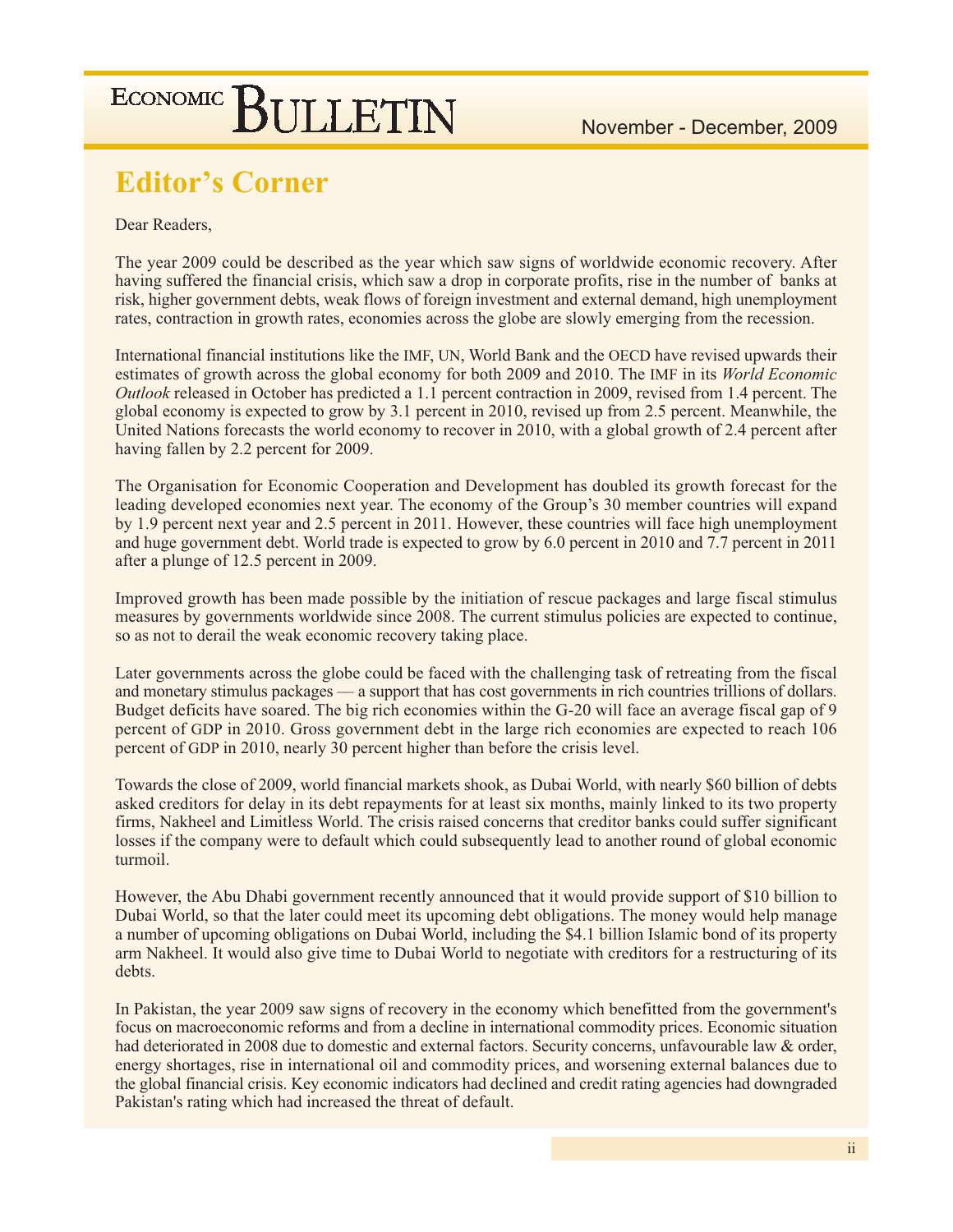To overcome these problems, Pakistan entered into \$7.6 billion Standby Arrangement (SBA) with the IMF in November 2008. In August '09 IMF agreed to a Pakistan government request to increase lending by \$3.2 billion to meet the country's increased balance of payments needs resulting from higher oil prices. Pakistan has received the first three disbursements and is expected to get \$1.2 billion as the fourth instalment later in December. With the IMF endorsement, other International Financial Institutions have also committed assistance to Pakistan. Consequently it has added \$6.5 billion to its external liabilities in FY09, taking it to \$52.8 billion. As external debt rises, the debt service as a ratio of exports of goods and services is projected to increase from below 15 percent in 2008-09 to 20 percent by 2013-14, reflecting in part repayments of Fund credit.

Stabilization efforts together with a decline in international commodity prices have succeeded in reducing external imbalances and rebuilding foreign exchange reserves. While the economic stabilization programme has helped prop the economy, the macroeconomic progress has been uneven. A number of issues persist and are a great challenge for the government. Drop in the volume of trade, poor tax growth, risk of lower than expected aid receipts and in particular a rise in the fiscal deficit, highlight the fragility of the improvement and pose continuing risk to the recovery, states the *First Quarterly Report 2009-10* of the State Bank of Pakistan. The security and law & order conditions pose perhaps the greatest challenge, threatening investor confidence, and the investment inflows. The war on terror has displaced thousands from their homes where the operation is being conducted. Reconstruction of areas affected by military operations will have to be undertaken by the government to support rehabilitation of displaced people. According to estimates by the *Institute of Public Policy, Lahore, indirect costs of terrorism is estimated at Rs230 billion (including cost* to local economies, fall in private investment, fall in stock market capitalization, decline in travel & tourism and fall in hotel occupancy and income from associated services). The government will have to incur additional spending for the IDPs.

The Federal Budget FY10 provides Rs50 billion for IDP assistance. If however, these grants are not forthcoming, other measures will have to be undertaken to contain the fiscal deficit at 4.6 percent of GDP, which may involve cutting nonessential outlays.

Low tax revenues contains the government's efforts to meet the growing needs of the population, which has compounded in recent months by the thousands of internally displaced persons (IDPs) who have shifted to safer locations while the operation is on. It also affects government's efforts towards undertaking poverty reducing measures which can bring about a betterment in the lives of millions.

According to the UNDP Report, 55-90 million more people have fallen below the poverty line due to the recent financial crisis and the numbers are growing as the country continues to suffer from decline in manufacturing sector and closure of industries due to power crisis. Social protection strategies need more resources, which however, is not growing commensurately with the growing needs of the economy. Revenues have continued to underperform, as reliance on external assistance has grown. This has made the economy vulnerable to external shocks as seen in FY08, which led to a balance of payments crisis.

By the close of 2009, a consensus had been reached between the Centre and the provinces on the seventh National Finance Commission Award. For the division of resources among the provinces more than one factor will be taken into consideration. As against the single criterion of population, its now a multi criteria award that also includes poverty, backwardness, revenue collection and generation and population density. Smaller provinces which had faced resource constraints would now be recipients of more funds.

Ayesha Mahm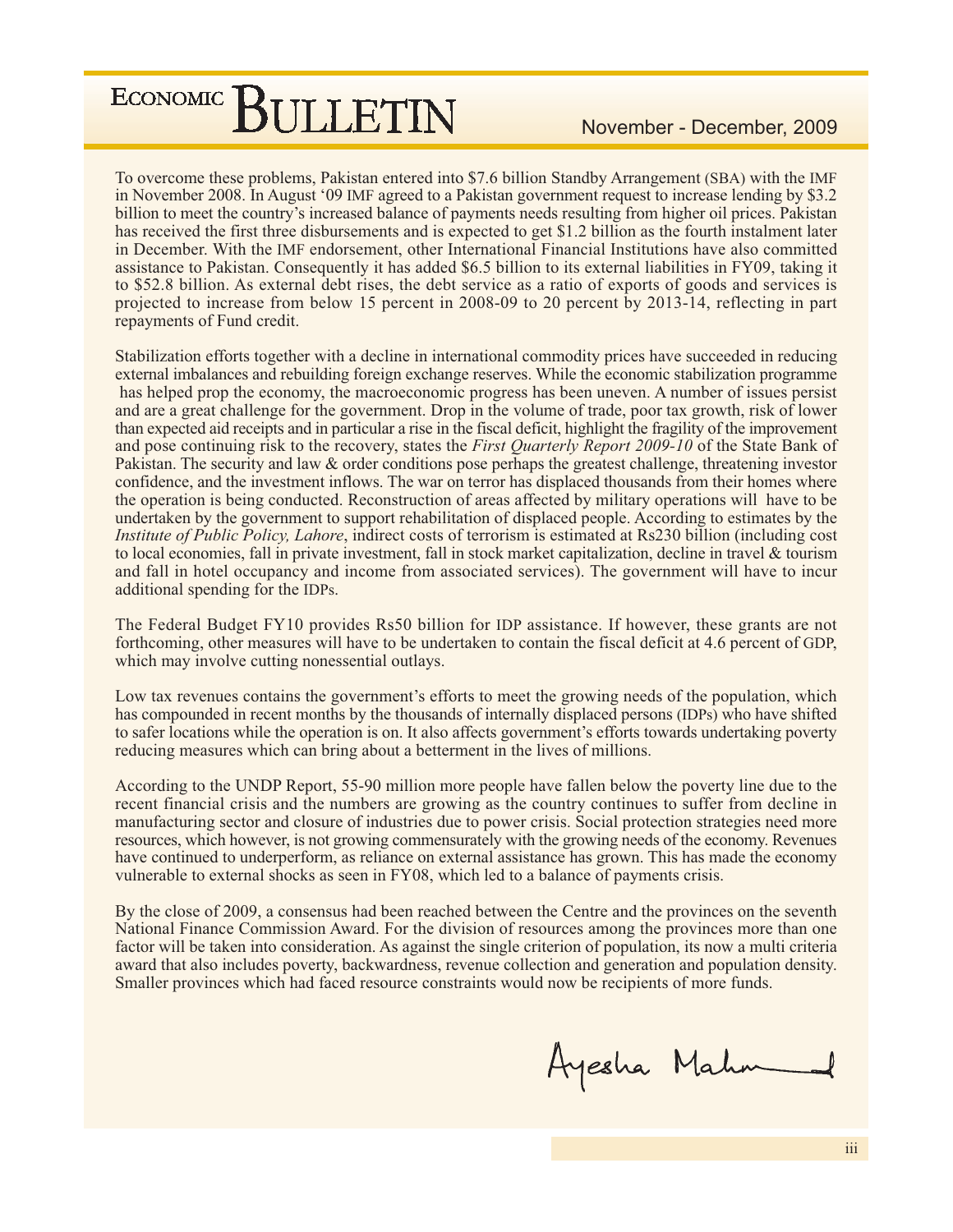## **Pakistan's Growing Population** and Development Challenges

Challen-

ges

Agriculture

liveli-

hood

Pakistan's population today stands at 164 million having risen from about 34 million in 1951. Given the existing trends it is expected to reach 194 million by the year 2020. Currently growing at 2.3 percent, the population growth rate is the highest among other regional countries like Bangladesh  $(1.6\%)$ , India  $(1.6\%)$ , Nepal  $(2.1\%)$  and Sri Lanka (1.2%).

Pakistan is currently ranked as the seventh most populous country and given the high population growth rate, the country would by 2050 become the 6th most populous nation. It was among the six countries that accounted for nearly half of the 76 million increase in the world population between the period 2000-2005.

With an annual addition of 2.8 million persons to the population, it presents a challenge to economic development and poverty reduction. Such a large annual addition creates a greater demand on limited resources to meet the requirements of additional population.

Of the total population, 64 percent resides in rural areas, while 36 percent is residing in the urban areas of the country. During the period 2005-08, while rural population of the country grew by an estimated 3.5 percent, the urban population rose by more than 9.3 percent, indicating substantial migration from small towns and villages to urban centres. Urban population is likely to continue to grow in the coming years.

In the paper, Urbanization Challenges in Pakistan: Developing Vision 2030, the author Murtaza Haider, writes that by the year 2030, the urban population in Pakistan will constitute 50 percent of the total population. From nearly 50 million urbanites, Pakistan will be home to a massive urban population of 130 million, with one of the largest urban centres in the world.

The level of urbanisation is now the highest in South Asia, and its urban population is likely to equal its rural population by 2030, according to a report titled 'Life in the City: Pakistan Focus'; released by the United **Nations Population Fund.** 

Growing urban population puts local services and amenities under severe strain and is a big challenge for policymakers. It puts pressure on the availability of food, clothing, drinking water, health care, educational facilities, housing, jobs, disposal of waste generation, public transport, energy etc. In Pakistan the share of severely food insecure population is estimated to have risen from 23 percent in FY06 to 26 percent in FY08. Rising numbers also results in degradation of environment which is affecting urban and rural areas. Forests are being depleted. Availability of agricultural land per person is as low as about 0.2 hectares and even that is under stress due to erosion, water logging and salinity.

Other indicators relevant to population show that the education sector faces major challenges, because of low levels of public spending, low access and poor quality of education, high levels of drop out from the schooling system, regional and gender inequalities.

The total labour force in Pakistan has increased from 40.5 million in 2000 to  $52.2$  million in 2008. Of these 2.7 million are unemployed. If the number of underemployed are also taken into account, the rate rises. According to the 1998 census, nearly 20 percent of the population is young and falls in the age group of 15-24 years. This young population is in need of education, vocational training and suitable job opportunities.

Agriculture is a source of livelihood for an estimated 80-85 percent of rural people in the source of world. Of the developing world's 5.5 billion people, 3 billion live in rural areas. Of these

Growing urbanisation

Growing popula-<br>tion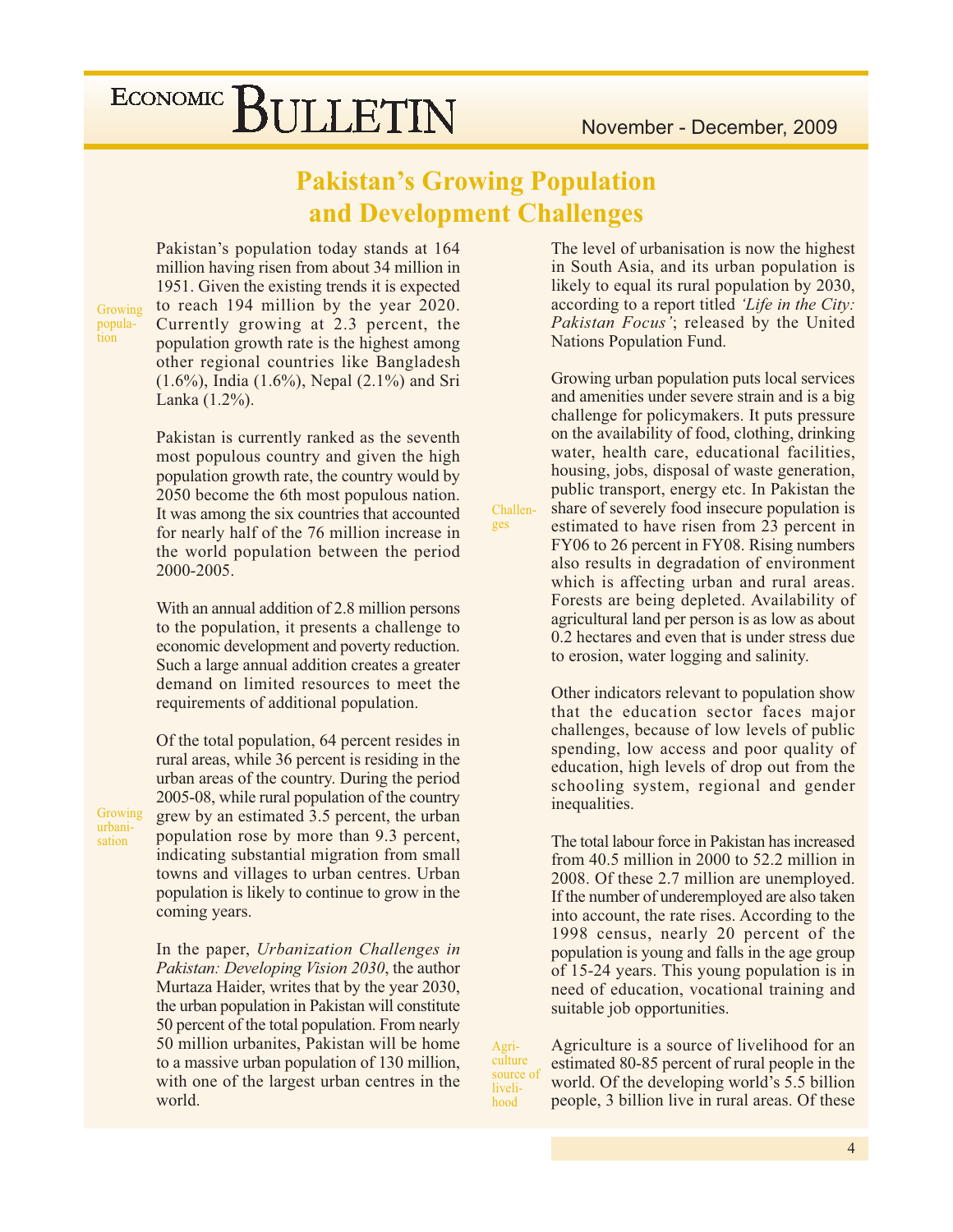rural inhabitants, an estimated 2.5 billion are in households involved in agriculture. In Pakistan nearly 65 percent of the population lives in rural areas and depend on agriculture for their livelihoods directly on indirectly.

Besides being a source of livelihood, agriculture can be a source of growth for the economy, a provider of investment opportunities for the private sector and a prime driver of agriculture related industries and the rural nonfarm economy.

Agriculture production is important for food security and because it is a source of income for the majority of the rural poor. With increasing population the demand for food has increased. However, a households purchasing power will also decide whether the households can purchase enough food. In Pakistan rising inflation has eroded people's purchasing power, and with food inflation having risen to a high of 28 percent in December '08, food items at times becomes so costly that they are out of the reach of large numbers. Food security remains a challenge.

While demand for food has grown, with more mouths to feed, production has fluctuated over the years as the agriculture sector suffers from various problems, such as traditional methods of farming, low yields, inadequate plant protection measures, shortages of irrigation water among other factors. Food items like wheat, pulses, sugar, edible oil, have in the recent past been imported to meet local shortages.

The crop sector has gradually declined from 65 percent of agricultural activity in 1990-91 to 45 percent in 2008-09, while the livestock sub-sector now contributes nearly 52 percent of agriculture value added.

Pakistan produces good quality citrus fruits, mangoes, apples, apricots, peaches, grapes, dates, and condiments. However, the sector is missing major revenue generating opportunities and self sustaining export

potential because of inadequate presence of units of processing, packaging and refrigeration near the fruit growing areas. Citrus and other fruits are consumed fresh and can be utilized in processed forms, such as juices, jams and jellies and preserved in tins.

All kinds of fruits and vegetables are grown in Pakistan. According to a report, an estimated 30-35 percent of Pakistan's mango crop rots before reaching any market place. Similar is the case with apricots and plums which rapidly spoil in warm weather. These get easily damaged in transportation. If these farmers are trained in sun drying techniques and small factories are set up in fruit growing areas, large quantities of fruit can be canned and then marketed throughout the country over a period of time. In this way the farmers will get a good price.

Besides working on the farms, millions of the rural poor depend on livestock for their livelihood. It is widely recognized as the main source of cash income for the landless. Livestock sector, a sub-sector of agriculture contributes 51.8 percent of agriculture value added, and 11 percent to GDP. The value of livestock is 6 percent more than the combined value of major and minor crops. With its growing share in agriculture the future growth of agriculture is expected to be led by the livestock sub-sector.

Growing

livestock  $sub-$ 

sector

The livestock sub-sector is critical to rural Pakistan as it provides food and draught power for farming. It provides security against crop failures particularly in barani areas. With growing urbanisation, demand is growing for meat, milk, dairy products and other livestock products in the urban centres, which now have better access to the more perishable livestock products.

Pakistan is endowed with a large livestock population, with the best breeds of cattle, buffalo, sheeps and goats. They have good meat production. Pakistan is among the five large milk producing countries of the world.

Food security for growing population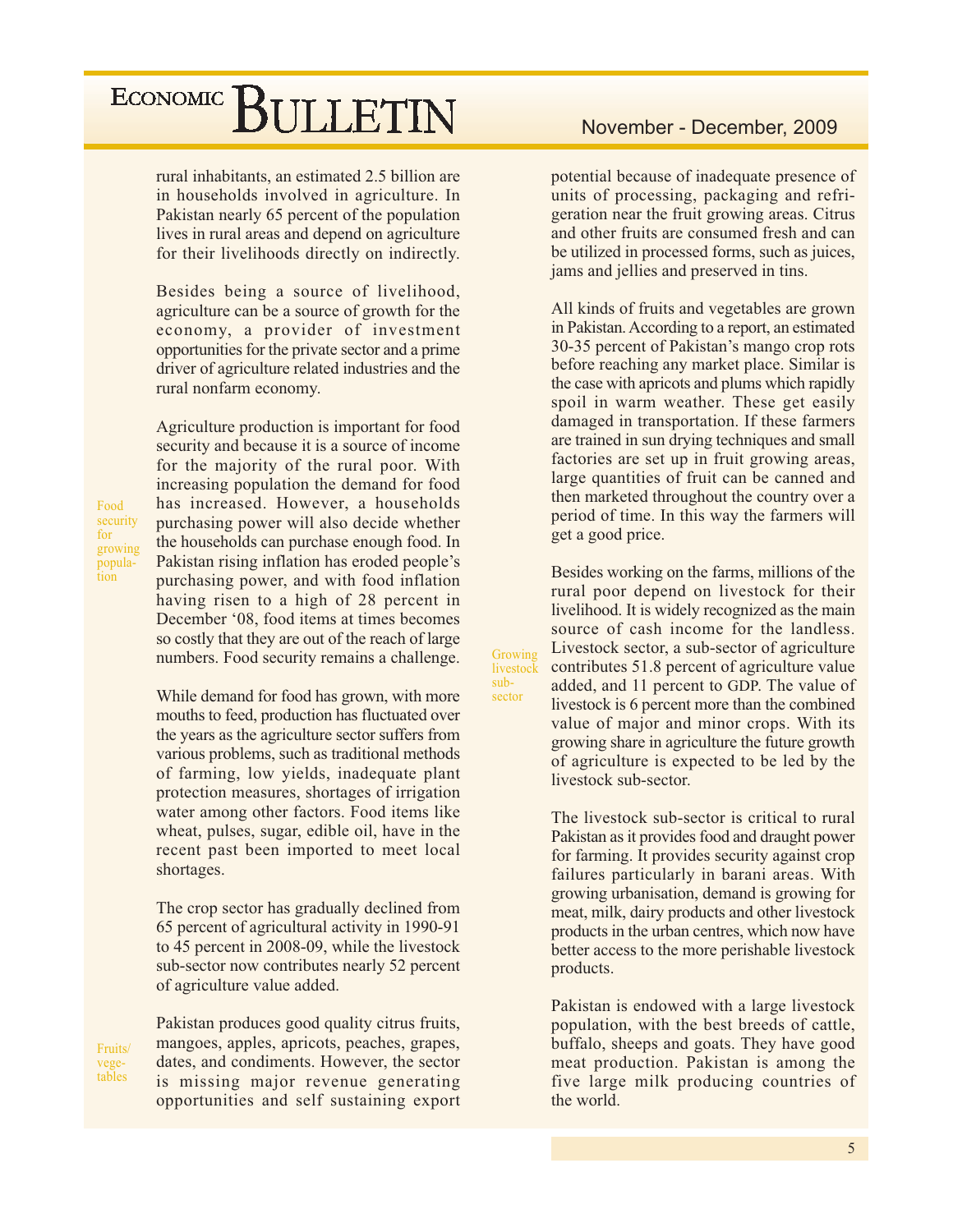The Annual Plan 2009-10 estimates meat production to reach 2.96 million tons by 2009-10 against output of 2.7 million tons in 2007-08, while milk production for human consumption will rise to 36.3 million tons against 34.0 million tons in the comparable period. Poultry meat production contributes 19 percent of the total meat production in the country. Because of the high prices of mutton, poultry has become popular among consumers.

Within the livestock sector, milk is the largest and single most important commodity. Millions of landless/small land holding farmers are responsible for the bulk of milk produced in the country. According to FAO, 80 percent of the milk in the country is produced in rural areas, while 20 percent in peri urban and urban areas. Most of the milk marketed is raw milk, while processed milk makes up for 10-15 percent of the total.

With rising population both in rural and urban areas, demand for this product has gone up. Supply of milk to meet domestic demand has usually lagged, and import of powdered milk becomes necessary to bridge the gap.

In the paper, 'Milk Marketing and Value Chain Constraints', M. Tariq, M. I. Mustafa, A. Iqbal and H. Nawaz, Department of Livestock Management, University of Agriculture, *Faisalabad - 2008* write that "milk production" and marketing in Pakistan is dominated mainly by the informal private sector, only 3-5 percent of total production is marketed through formal channels."

Infrastructure facilities insufficient

Milk and

to grow

meat demand

> The infrastructure of milk marketing is insufficient to ensure product quality; proper transportation of milk also requires cold storage facilities to maintain its quality. According to an ADB report, milk losses due to unavailability of cold storages are estimated at about 15-20 percent of the total milk production in some areas. The farmers sell the milk to the middlemen who pays them a fixed amount. He then transport it to urban areas and sells at a higher price.

### November - December, 2009

Processing plants have introduced a number of dairy products like yogurt, drinking yogurt flavoured milk, cream, butter, ghee, cheese, ice cream etc. Most of the processing capacity is concentrated near large markets and away from potential sources of milk.

What is needed is that livestock products must be processed and packed according to international standards. We have relatively cheaper livestock products compared to those of Australia and New Zealand and can increase exports of our livestock products to the Middle East market.

Food safety regulations and hygiene standards have to be ensured because of public health considerations, a perishable commodity like milk requires a good distribution system, a cold chain system that allows timely delivery to processing plants. If training is imparted to the farmers on how to make cottage cheese, large quantities can be produced and marketed locally at reasonable rates.

Growing population demands food security, employment opportunities, health services and educational facilities. If human resources are educated and have the right skills, they can find decent employment opportunities, increase productivity and progress in their workplace. Human resource development improves the skill levels of the workforce. When the majority of the labour force possess the right skills, knowledge and required training can a change for the good be forthcoming. Studies have shown that the quality of human resources is influenced by the person's education, improvement in health and nutritional levels among other factors.

Demands

growing

popula-

Pakistan's

poor

educa-

tional

indicators

 $of a$ 

tion

While some countries have made considerable progress in expanding the coverage of the education system, Pakistan lags in educational progress. Comparing selected educational indicators, Pakistan has poor educational performance in relation to other countries of the region, it also registers substantial gender disparities. Public expenditure on education has been low over the last six decades and it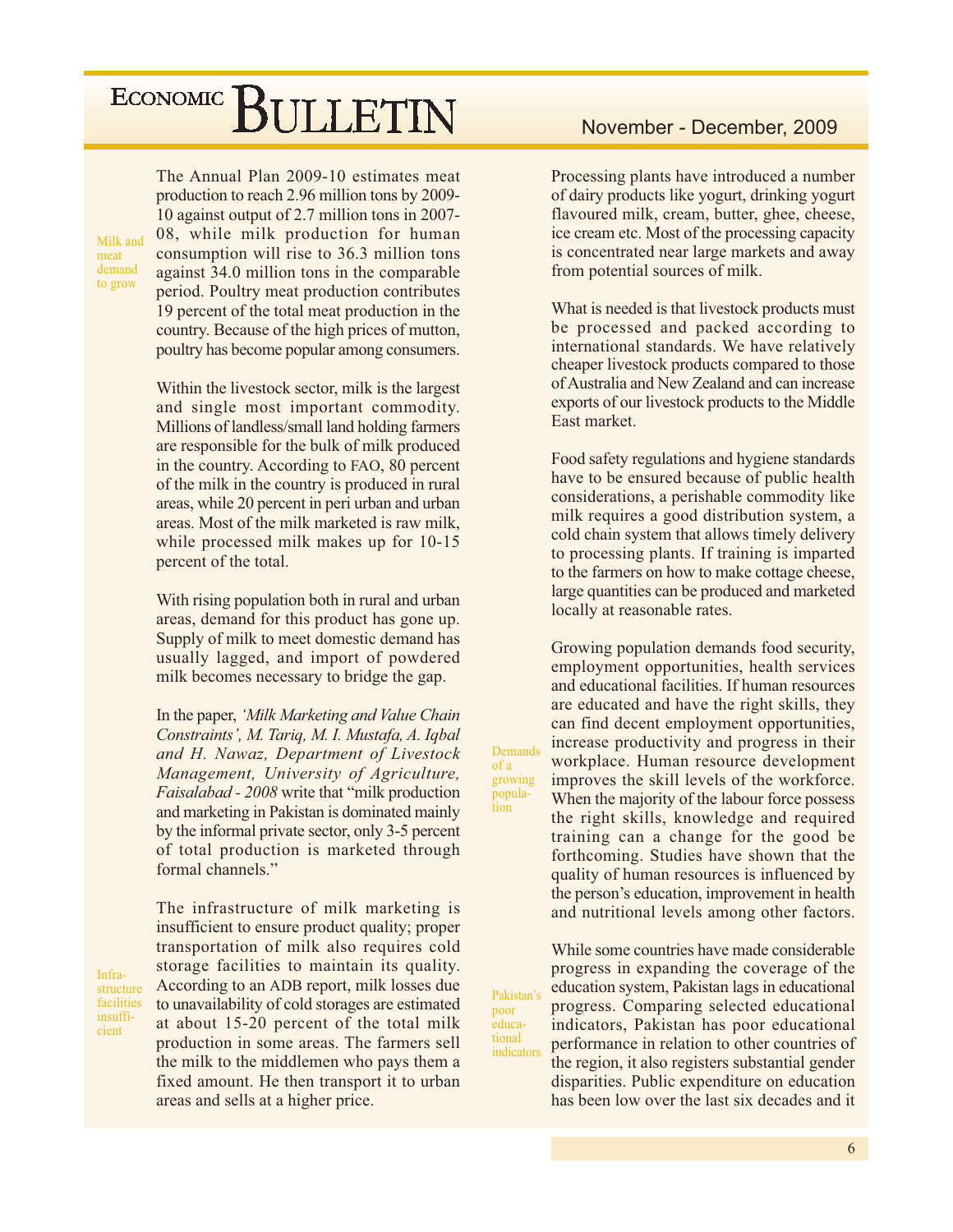is therefore not surprising that it should compare poorly with other countries in terms of its education indicators.

Government's strongest motivation for expanding the education system is the perceived need to better the quality of the country's human capital. An educated labour force will enhance productivity, inducing technical change towards higher economic growth. Skill development through education benefits the economy. Economies that have been relatively more successful have been shown to owe much of their achievements to their human capital in general, and to their educational levels in particular.

In today's globalized world, where firms have to compete not only on the basis of price, but also on the basis of quality, the demand for skilled labour has been rising. With growing pressure of competition, firms are ensuring price competitiveness, enhancing quality, timeliness and the capacity to introduce new products and services effectively. Greater emphasis is being laid on developing human resources.

Countries such as Singapore, Taiwan, Thailand, Korea and Malaysia which invested heavily in their HR development through education, training, skill development have shown economic gains. Whereas countries such as Pakistan that have historically invested less in HRD have fallen behind in socio economic progress, produced low quality products, have poor technology and a large unskilled labour force. The economy does not have a knowledgeable workforce needed for achieving the required value addition and productivity.

Technical and vocational education is important for the development of trained labour force required for the socio economic development of the country. With a growing population between the ages of 10 to 25 who are in the labour market, many a times find difficulty in getting a job because their education and training have not provided them

with appropriate skills to find a decent job in the labour market. With changing times better skilled workers are being preferred over semiskilled and unskilled workers. Upgrading skills to enhance productivity of labour force would contribute towards increasing the country's competitiveness.

The availability of schools and teachers plays a vital role in the education system. At the national level, availability of public schools has worsened during the last two decades. According to estimates, in 1992-93 one public school was available for 248 children in the 5-14 age group. This increased to 264 children in 1999-2000, indicating a relative decline in the availability of schools, states the SPDC Annual Review 2002-03, The State of *Education*. The Report has shown the poor physical conditions of public schools, where many are without a building, or without a boundary wall, or electricity and basic facilities are missing.

Similarly given the growing skill requirements in the ever changing work environment, vocational and technical education and setting up of specialized institutes of good quality has become necessary. Significant investment is needed in education, both formal and vocational.

A public private partnership is necessary to achieve the desired goals of human resource development.

In Pakistan, high population growth rate without a commensurate increase in expenditure on health has resulted in facilities which are inadequate. Health expenditure as a percentage of GDP was at a dismal low of 0.55 percent in FY09, having fallen from 0.58 percent in FY01. Health indicators reflect poor performance. The number of people per hospital and per dispensary has deteriorated over the years, as population increase has not been accompanied by investing in health related infrastructure. The number of hospitals. dispensaries, BHU established in last ten years has shown poor development.

Developing human resources

Technical

education

/vocational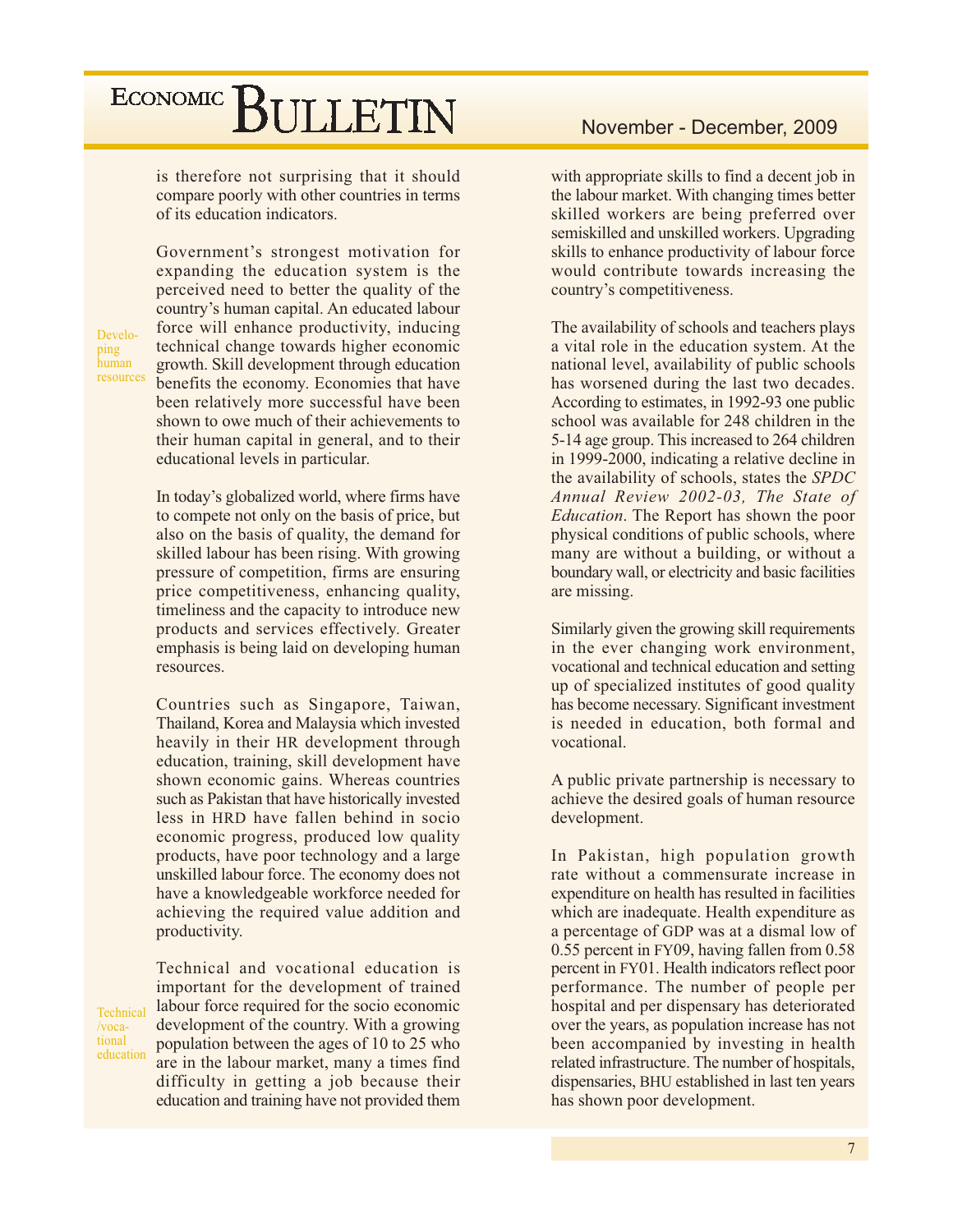|       |           |              |             | (1105)                            |
|-------|-----------|--------------|-------------|-----------------------------------|
| Years | Hospitals | Dispensaries | <b>RHCs</b> | BHUs/Sub<br><b>Health Centres</b> |
| 1999  | 879       | 4583         | 530         | 5185                              |
| 2000  | 876       | 4635         | 531         | 5171                              |
| 2001  | 907       | 4625         | 541         | 5230                              |
| 2002  | 906       | 4590         | 550         | 5308                              |
| 2003  | 906       | 4554         | 552         | 5290                              |
| 2004  | 916       | 4582         | 552         | 5301                              |
| 2005  | 919       | 4632         | 556         | 5334                              |
| 2006  | 924       | 4712         | 560         | 5336                              |
| 2007  | 945       | 4755         | 562         | 5349                              |
| 2008  | 948       | 4794         | 561         | 5310                              |

#### **Health Facilities**

Source: Economic Survey 2008-09

 $(2.5 - 1)$ 

Pressure on energy resources The country's growing population is exerting tremendous pressure on available energy resources. Currently Pakistan faces an acute energy crisis caused by insufficient energy generation, increasing demand and inefficient use of energy resources.

Pakistan's energy mix is highly dependent on oil and gas, which provide 79 percent (31%) oil &  $48\%$  gas) of the country's primary energy supplies. The rest is from hydroelectricity  $(11\%)$ , coal (9%) and nuclear (1%).

When oil prices in the international market rose to a high of \$137 a barrel in May 2008, Pakistan's oil import bill shot up to \$11.4 billion in FY08, constituting 28.5 percent of total import bill. This is a drain on the country's foreign exchange.

To overcome energy shortages and lessen its dependence on imported oil Pakistan needs to develop its renewable energy resources like hydropower, solar and wind. These if tapped effectively can contribute towards energy security. Development of indigenous energy resources would not only save on the oil import bill, provide energy independence but would have direct/indirect impact on poverty alleviation and contribute towards the socioeconomic development of the area.

Countries like China, Kazakhstan, Central American countries are developing alternative energy to meet their requirements. Kazakhstan, given its unique geographical location in the wind belt of the Northern hemisphere has built

### November - December, 2009

wind power stations and wants to develop alternative energy as it aims to alleviate dependence on oil and gas. Similarly China is spending billions on alternative energy as its energy use rises steeply.

Pakistan has considerable potential of wind energy in the coastal belt of Sindh, Balochistan and in the desert areas of Punjab and Sindh. This renewable source of energy has however, not been utilized significantly.

The coastal belt of Pakistan is blessed with a wind corridor that is 60 km wide (Gharo-Kiti Bundar) and 180 km long (upto Hyderabad). This corridor has the exploitable potential of 50000 MW of electricity generation through wind energy. Wind sites have been exploited in coastal areas of Balochistan and some Northern areas. Most of the remote villages in the South can be electrified through mirco wind turbines.

Growing population exerts demand for housing units. Currently about 300,000 housing units are being constructed against an annual demand of 650,000 units, with a backlog of 6.5 million houses. Construction of housing units entails increased demand for cement, wood, sanitary ware, iron and other related items. If issues of inadequate legal and regulatory systems and limited housing finance for the poor is resolved, construction activity would pick up and the growing population could be provided with some kind of shelter.

The Government has initiated schemes which targets to provide housing for all, particularly the low income people. The housing policies and programmes would satisfy basic needs of the poor and construction of low income housing will be a priority.

Emphasis is now being placed on a joint public-private approach, which would improve land supply, transport and communication links, ensuring reliability of energy and water supplies, improvement in waste management and drainage, improving information system on land and finance, among others.

Shortages of housing units

Alterna-

tive

energy

resources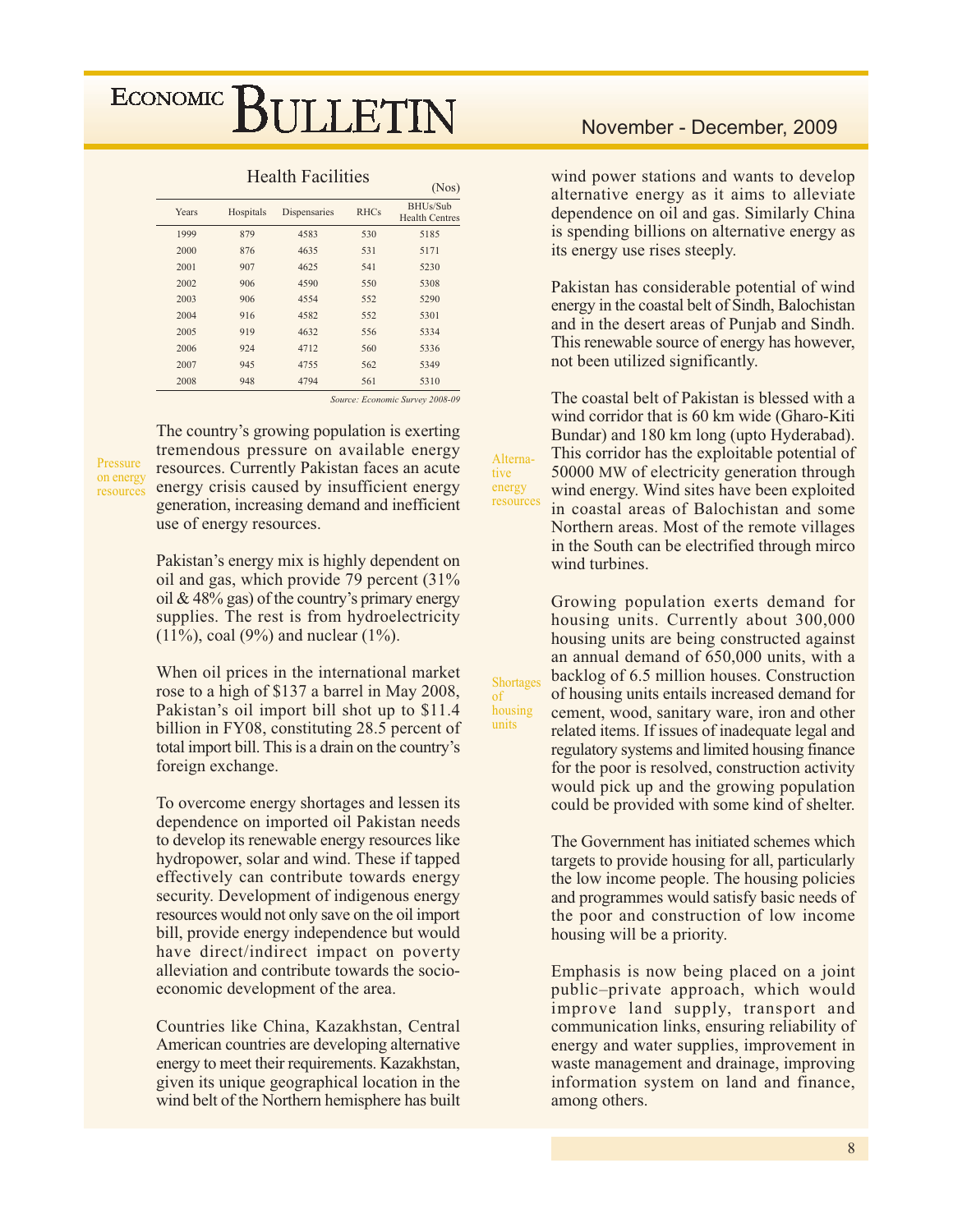Banking sector credit is concentrated in a few sectors. Sectoral distribution of bank credit is highly skewed towards the manufacturing sector, with a share of nearly 40 percent in the overall commercial banks' advances. Within the manufacturing sector, the textile industry is the prime receiver of bank credit with its share in the total at 17 percent or 39.6 percent of manufacturing.

Concentration of credit in a few sectors of the economy makes the financial sector vulnerable to the performance of these sectors. The share of manufacturing in real GDP is less than that of agriculture but its share in bank credit is higher compared with the credit share of agriculture.

In recent years the outreach of credit to those sectors and sections of society which had remained neglected in the past has shown some penetration. The Financial Stability Review 2008-09, State Bank of Pakistan, states, "the extent of financial penetration in the SME, Agriculture, Housing and Microfinance sectors is very low. Considerable progress has been made only in the agriculture sector, which has a penetration of around 32.5 percent as of end CY08, whereas the outreach of the remaining sectors is generally less than 10 percent." Despite various improvements, many areas are still under-penetrated and account for a relatively less share of the total banking credit.

**Sectoral Outreach** 

|                    | No of Borrowers<br>CY08<br>(000) | Potential              | Current Outreach as<br>Market % of Potential Market |
|--------------------|----------------------------------|------------------------|-----------------------------------------------------|
| <b>SMEs</b>        | 223                              | 3.16 mn SMEs           | 7.2                                                 |
| Agriculture        | 1996                             | 6.6 mn farm households | 32.9                                                |
| Mortgage Loans     | 493                              | 6 mn houses required   | 8.2                                                 |
| Microfinance Loans | 1733                             | 30 million customers   | 5.8                                                 |
|                    |                                  |                        | Source: State Rank of Pakistan                      |

The Report identifies some of the reasons for under penetration. Banks generally do not

### November - December, 2009

find these sectors commercially viable due to various reasons such as lack of adequate collateral, high transaction costs, greater performance sensitivity to economic fluctuations, inadequate credit history of borrowers etc. In order to increase penetration by facilitating banks, State Bank of Pakistan has launched several initiatives in recent years.

Diversifying their lending away from traditional sectors, banks increase their outreach to other sectors of the economy and play a role towards poverty alleviation and help in bringing about an improved sector working.

Credit concentration of loans increases the element of risk for the banking sector. In the last year or so when domestic economic activities slowed down, because of the impact of global recession, energy shortages and poor law & order situation, the potential risk of losses due to default on repayment of loans increased. All segments of economic activity showed a rise in the infection ratio. The nonperforming loans of the banking sector rose to Rs421.63 billion (as of Sept '09).

Credit

concen-

tration

Sectoral concentration of loans, as in the case of the corporate sector  $(61\%)$ , where textile alone constitutes 17 percent of banks loan portfolio, carries significant implications for the overall risk profile of the banking sector.

Given the SBP initiatives to increase banks' outreach to other sectors of the economy and the growing population of Pakistan which exerts demand for increased food, water, energy, housing, educational facilities, health care, employment, transport and a host of other services the banks are well positioned to take advantage of the emerging situation and could broaden the access of their financial services, thereby reducing sectoral risk and playing a much more active part in the economic growth of the country.

Credit

concentration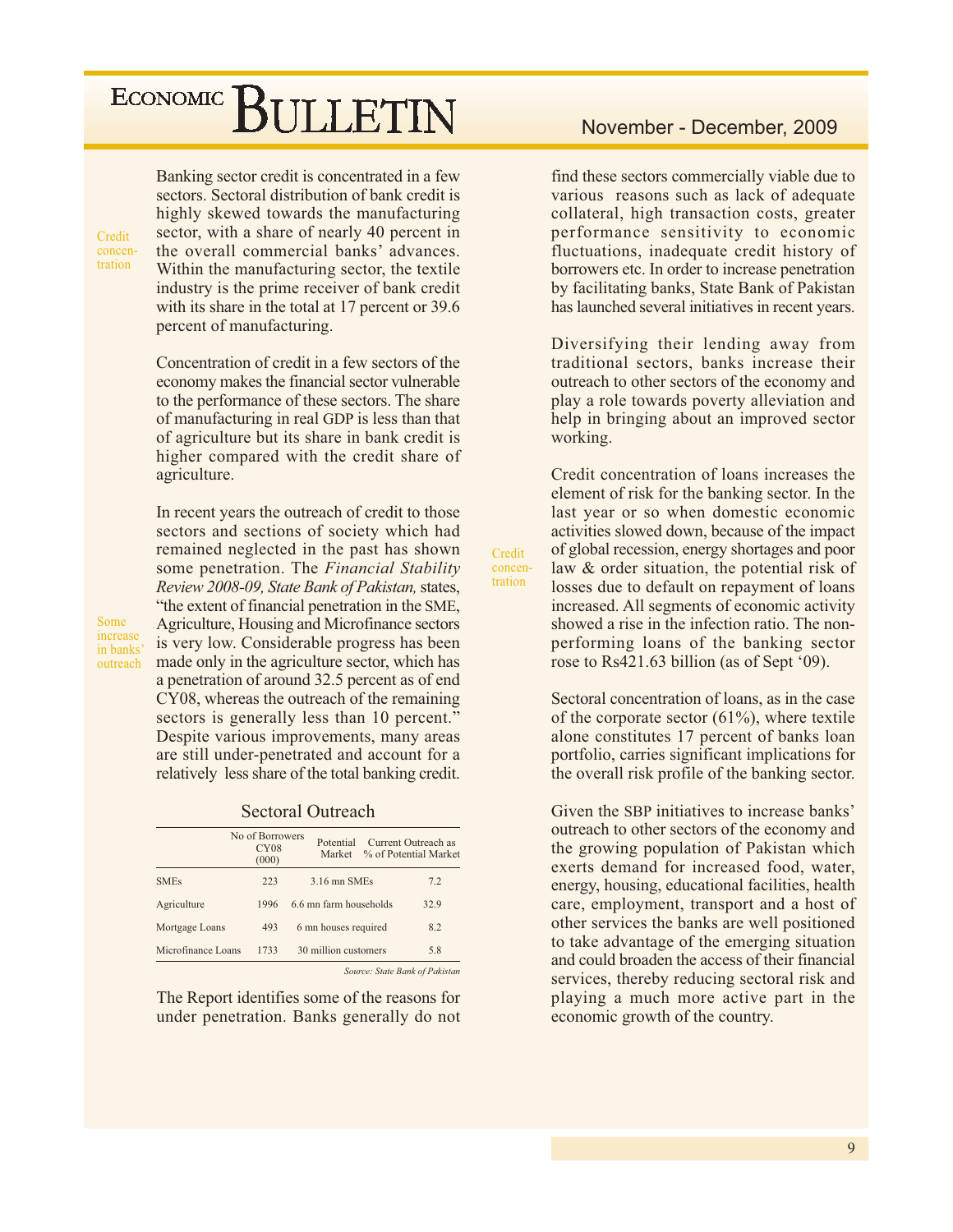### **NPLs of the Banking Sector**

 $(%)$ 

Corporate,  $SMEs &$ 

Agricul-

ture have

infected

portfolio

high

The slowdown of the global economy, national security concerns, a worsening law & order situation, energy shortfall and uncertain external environment, affected the business environment in Pakistan. Slowdown in domestic economic activities increased the potential risk of losses due to default on repayment of loans. As a result, the banking sector has seen a substantial increase in nonperforming loans (NPLs) during the last one year or so, signifying substantial increase in credit risk. NPLs have risen to Rs421.6 billion in the quarter ended September '09. The NPLs to loan ratio increased to 12.36 percent.

| NPLs to Total Loans |  |
|---------------------|--|
|---------------------|--|

|                                              |  |  | 2005 2006 2007 2008 Mar '09 Jun '09 Sept '09 |      |      |
|----------------------------------------------|--|--|----------------------------------------------|------|------|
| Public Sector Banks   10.0 9.0 8.4 16.3 17.5 |  |  |                                              | 16.8 | 17.4 |
| Local Private Banks 6.4 5.2 6.5 8.6 9.7 9.8  |  |  |                                              |      | 10.5 |
| Foreign Banks 1.2 1.0 1.6 2.9 3.6            |  |  |                                              | 4.5  | 5.3  |
| <b>Commercial Banks</b> 6.7 5.7 6.7 9.9      |  |  | 11.0                                         | 11.1 | 11.7 |
| Specialized Banks                            |  |  | $ 46.0 \t39.1 \t34.3 \t28.8 \t29.0$          | 25.8 | 31.4 |
| <b>All Banks</b>                             |  |  | 8.3 6.9 7.6 10.5 11.5                        | 11.5 | 12.4 |
|                                              |  |  | Source: Quarterly Performance Review of the  |      |      |

NPLs to total loans ratio has increased for all

Banking System, SBP (March & September '09)

category of commercial banks. For public sector banks, the ratio rose from 10 percent in 2005 to 17.4 percent in September '09, for NPLs to local private banks from 6.4 percent to 10.5 ratio rises percent and for foreign banks from 1.2 percent to 5.3 percent. During this period the ratio for specialized banks dropped from 46 percent to 31.4 percent.

loans

Table-1 shows bank-wise NPLs to Advances ratio. In 2008, banks showing a sharp increase in NPLs to Advances ratio, included Saudi Pak Bank, NIB Bank, myBank, Bank of Khyber and Samba Bank.

Among the large commercial banks, National Bank of Pakistan (NBP) with gross advances of Rs457.8 billion in 2008, had NPLs of Rs56.46 billion, while Habib Bank Limited (HBL) with higher advances of Rs484.5 billion, had NPLs of Rs40.5 billion. The NPLs to advances ratio for NBP is higher at 12.33 percent compared to 8.27 percent for HBL.

Standard Chartered Pakistan has a 12 percent NPLs to Advances ratio, against 7.2 percent for United Bank Limited (UBL), 6.7 percent for MCB and 4.5 percent for Bank Al-Falah.  $(Table-1).$ 

Category-wise analysis of NPLs shows an increase across all classifications. (Table-2). A significant increase has taken place in doubtful category, which represents influx of most of the fresh NPLs. This trend indicates that in the months ahead, banks might have to provide additional loan losses and face constrained earnings.

Segment-wise infection of loan portfolio shows that the ratio has increased for all segments.

| Segment-wise Infection of Loan Portfolio |  |  |
|------------------------------------------|--|--|
|                                          |  |  |

|                          |                  |                    | $\sqrt{9}$ |
|--------------------------|------------------|--------------------|------------|
| <b>Sectors</b>           |                  | NPLs to Loan Ratio | $%$ Share  |
|                          | Dec $^{\circ}08$ | Sept '09           | in Loans   |
| Corporate                | 8.9              | 12.67              | 61.00      |
| <b>SMEs</b>              | 15.8             | 22.93              | 9.69       |
| Agriculture              | 15.8             | 21.14              | 4.54       |
| Consumers                | 6.9              | 11.10              | 9.03       |
| Credit Cards             | 5.5              | 9.07               | 1.03       |
| Auto Loans               | 5.9              | 8.19               | 2.16       |
| <b>Consumer Durables</b> | 7.8              | 7.79               | 0.03       |
| Mortgage Loans           | 7.4              | 14.18              | 2.27       |
| Other Personal Loans     | 7.8              | 11.52              | 3.54       |
| <b>Commodity Finance</b> | 1.4              | 0.81               | 11.70      |
| <b>Staff Loans</b>       | 1.0              | 1.17               | 2.11       |
| Others                   | 10.0             | 16.71              | 1.93       |
| Total                    | 9.1              | 12.36              | 100.00     |

Source: Quarterly Performance Review of the Banking System, SBP (March & September '09)

The Corporate, SMEs and Agriculture, representing 75.23 percent of the overall advances portfolio are responsible for the major increase in infected portfolio. The corporate sector which received 61 percent of the total banks advances, saw a rise in infected portfolio from 8.9 percent in December '08 to 12.67 percent in September '09. The agriculture sector which receives 4.5 percent of total advances has a higher infection of advances portfolio (21.14%). NPLs of the SME sector has shown a substantial increase. having risen from 15.8 percent in December '08 to 22.93 percent in September '09.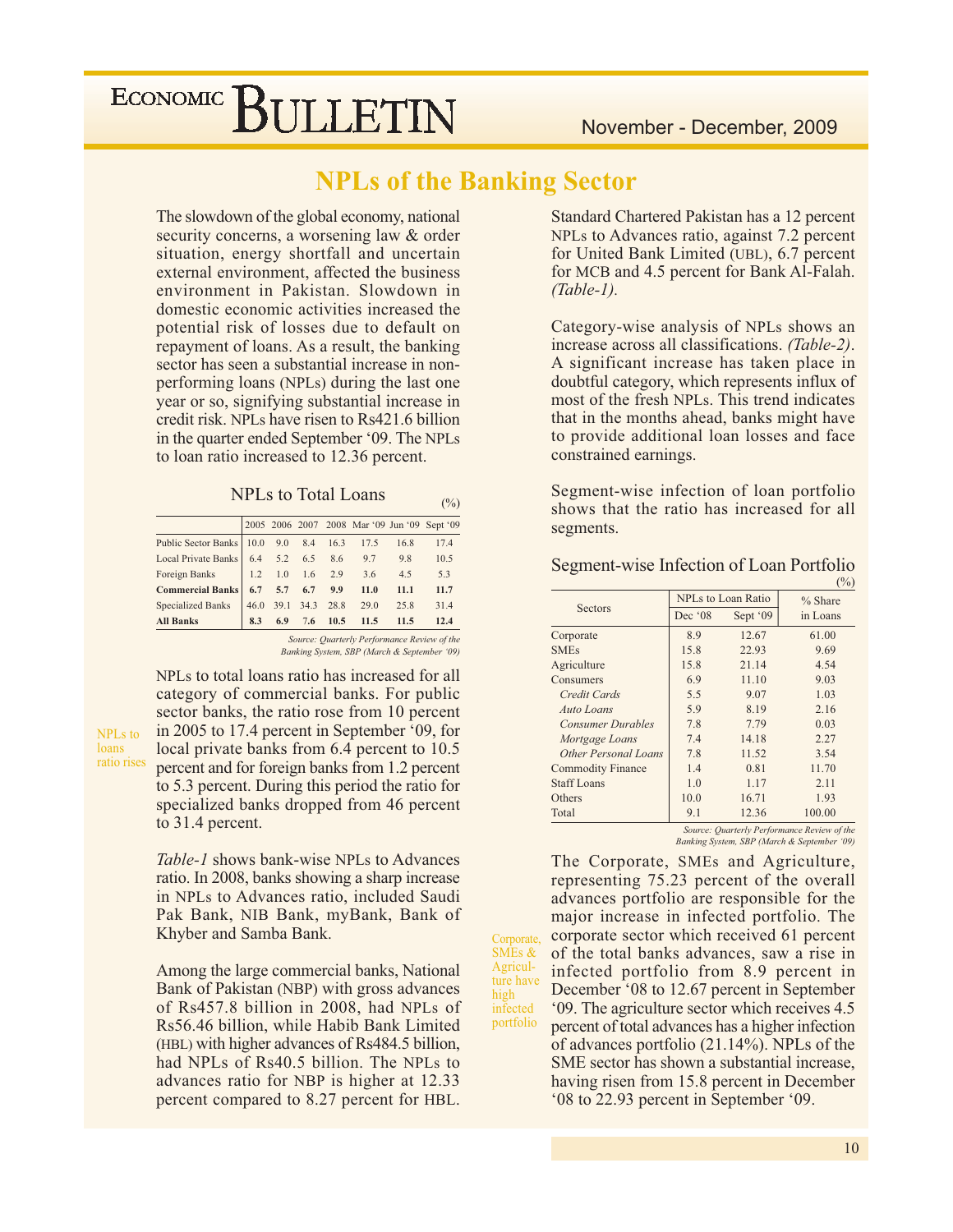## ECONOMIC<sup>]</sup> **SULLETIN**

The following table shows the sector-wise advances and NPLs. Among the various sectors, NPLs to loans ratio of textile, sugar, financial, auto & transportation, cement, individuals have increased quite substantially.

Sector-wise Advances and NPLs  $_{(%)}$ 

| Sectors                              |         | <b>NPLs</b> to Loan Ratio |        | Share in    |
|--------------------------------------|---------|---------------------------|--------|-------------|
|                                      | Dec '08 | Sept '09                  | Loans  | <b>NPLs</b> |
| Textile                              | 14.6    | 20.57                     | 17.18  | 28.6        |
| Electronic &<br>transmission         |         |                           |        |             |
| of energy                            | 3.4     | 6.98                      | 11.74  | 6.64        |
| Agribusiness                         | 8.9     | 8.26                      | 5.59   | 3.74        |
| Chemical $&$<br>Pharmaceuticals      | 7.7     | 7.24                      | 3.59   | 2.10        |
| Cement                               | 6.6     | 11.10                     | 2.64   | 2.36        |
| Sugar                                | 9.1     | 18.73                     | 1.68   | 2.54        |
| Auto &<br>Transportation             | 7.5     | 14.53                     | 2.16   | 2.54        |
| Financial                            | 5.4     | 15.20                     | 1.41   | 1.74        |
| Shoes $&$<br><b>Leather Garments</b> | 8.6     | 12.61                     | 0.62   | 0.63        |
| Insurance                            | 0.0     | 0.23                      | 0.02   |             |
| Individuals                          | 8.7     | 12.22                     | 13.44  | 13.4        |
| Others                               | 8.6     | 11.08                     | 39.93  | 35.8        |
| Total                                | 9.1     | 12.36                     | 100.00 |             |

Source: Quarterly Performance Review of the Banking System, SBP (March & September '09) NPLs to

advances

ratio

NPLs by business segments Non-performing loans by business segments for selected banks *(Table-3)* shows that the NPLs of NBP are the highest at Rs56.46 billion as at end December '08, a 47.3 percent rise over a year earlier. This is followed by HBL at Rs40.0 billion, a 44.6 percent increase against the preceding year, and UBL at Rs27.8 billion, a 26.5 percent rise over the previous year.

With respect to NBP, NPLs of the textile sector at Rs17.96 billion are the highest amongst other segments of business, constituting 31.8 percent of the total NPLs of the Bank. This holds true for other banks also. In case of HBL, NPLs in textile category was Rs11.0 billion or 27.5 percent of the Bank's NPLs, while the textile segment of NIB Bank was responsible for 50 percent of the Bank's NPLs.

NPLs in 'others' category is quite substantial. In case of Allied Bank of Pakistan, NPLs in the 'others' category is Rs8.89 billion or 64.5 percent of Bank's NPLs. For Standard Chartered it is Rs6.56 billion or 32.8 percent, and for Bank Al-Falah it is Rs3.26 billion or

36.5 percent of Bank's total NPLs. In case of NBP, NPLs outstanding against 'others' was Rs12.3 billion in 2008, constituting 21.8 percent of the Bank's NPLs. For HBL it was Rs9.4 billion or 23.5 percent of its total NPLs.

In the 'individual' category for NBP, the NPLs have risen three fold, from Rs896 million in 2007 to nearly Rs3 billion in 2008. UBL has the highest NPLs in this category, Rs8.2 billion, constituting 29.5 percent of the NPLs of the Bank.

*Table-4* shows NPLs to advances ratio. For NBP, the NPL to advances ratio for textile is 26.7 percent compared to 11.5 percent for HBL, 11.7 percent for UBL, 8.3 percent for MCB. Standard Chartered has a ratio as high as 31.4 percent.

NPLs to advances ratio by business segments shows that for NBP the ratio has deteriorated in 2008 over 2007 for chemicals & pharmaceuticals, cement, rice processing, sugar, electrical appliances, individuals very sharply, among other *(details given in Table-*4). The ratio shows an improvement for food & tobacco, oil, gas, petroleum and energy.

For the other large banks, besides textiles, the NPLs to advances ratio has increased for electronic & electrical appliances, and automobile & transport implying consumer loans have gone bad.

The textile sector due to its major share in the loan portfolio of banks has provided the largest increase in NPLs. In the case of NBP, while textiles is a major recipient of the advances its share in the advances portfolio has fallen from 16.2 percent in 2006 to 14.7 percent in 2008. A similar trend is witnessed for UBL. MCB, ABL, Bank Al-Falah. For other sectors like oil, gas, petroleum & energy the share has risen from 10.7 perent to 14.7 percent, for fertilizers from 0.7 percent to 2.8 percent and for hotel  $&$  services from 0.9 percent to 2.3 percent in the same period.

It would be in the interest of the banks if they rationalize their concentration profile and strengthen the vigilance of their large exposure.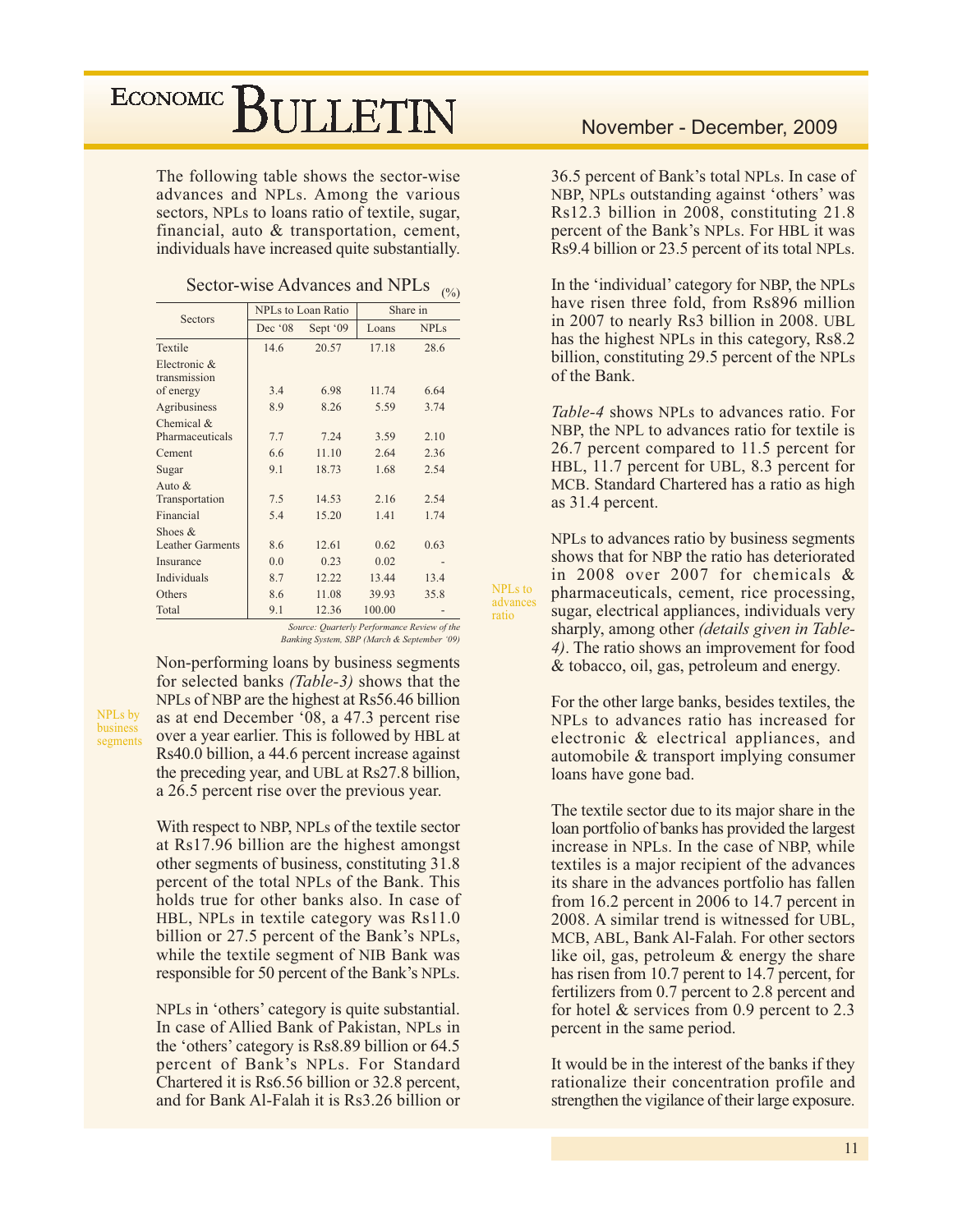## November - December, 2009

 $\sim$ 

### $(Table-1)$

### NPLs to Advances (Gross)

| <b>Banks</b>                       | 2000                             | 2001                     | 2002                     | 2003                     | 2004                     | 2005                     | 2006                         | 2007                     | (70)<br>2008             |
|------------------------------------|----------------------------------|--------------------------|--------------------------|--------------------------|--------------------------|--------------------------|------------------------------|--------------------------|--------------------------|
| <b>Major Banks</b>                 | 23.66                            | 23.83                    | 22.71                    | 17.64                    | 11.33                    | 7.95                     | 6.39                         | 6.55                     | 8.41                     |
| National Bank of Pakistan          | 19.11                            | 22.54                    | 26.32                    | 21.05                    | 14.45                    | 11.27                    | 10.40                        | 10.23                    | 12.33                    |
| Habib Bank Limited                 | 26.40                            | 28.25                    | 26.50                    | 22.33                    | 15.22                    | 11.80                    | 8.09                         | 6.86                     | 8.27                     |
| <b>United Bank Limited</b>         | 38.33                            | 30.49                    | 23.79                    | 16.96                    | 12.56                    | 7.73                     | 6.23                         | 6.86                     | 7.26                     |
| <b>MCB</b> Bank                    | 13.67                            | 16.22                    | 14.13                    | 10.58                    | 6.14                     | 4.46                     | 4.14                         | 4.67                     | 6.69                     |
| <b>Allied Bank Limited</b>         | 26.92                            | 28.18                    | 33.78                    | 35.67                    | 21.99                    | 10.53                    | 6.91                         | 6.36                     | 6.16                     |
| <b>Bank Alfalah</b>                | 9.47                             | 7.81                     | 5.22                     | 5.65                     | 3.26                     | 0.88                     | 1.52                         | 2.68                     | 4.49                     |
| <b>Standard Chartered Pakistan</b> | $\overline{\phantom{a}}$         | $\overline{\phantom{a}}$ | $\overline{\phantom{a}}$ | $\overline{\phantom{a}}$ | $\frac{1}{2}$            | $\overline{\phantom{a}}$ | 6.25                         | 8.12                     | 12.14                    |
| Askari Bank                        | 5.84                             | 4.79                     | 3.99                     | 2.76                     | 1.54                     | 2.68                     | 3.56                         | 6.39                     | 8.36                     |
| <b>Bank</b> of Punjab              | 14.77                            | 22.01                    | 18.82                    | 6.46                     | 2.92                     | 2.11                     | 2.29                         | 2.45                     | NR                       |
| Faysal Bank                        | 25.50                            | 17.34                    | 14.64                    | 10.27                    | 6.64                     | 3.94                     | 4.75                         | 5.48                     | 7.94                     |
| <b>Other Domestic Banks</b>        | 11.95                            | 13.54                    | 9.32                     | 7.20                     | 5.70                     | 5.34                     | 4.13                         | 6.14                     | 10.90                    |
| <b>Bank Al-Habib</b>               | 0.79                             | 1.16                     | 2.01                     | 1.82                     | 0.43                     | 0.68                     | 0.55                         | 0.27                     | 0.85                     |
| Prime Bank                         | 16.05                            | 12.00                    | 10.19                    | 6.55                     | 3.58                     | 3.04                     | $\overline{\phantom{a}}$     |                          |                          |
| Metropolitan Bank                  | 1.11                             | 1.00                     | 0.58                     | 0.36                     | 0.22                     | 0.20                     | ÷,                           |                          | $\overline{\phantom{a}}$ |
| Habib Metropolitan                 | $\frac{1}{2}$                    | $\overline{\phantom{a}}$ |                          | $\overline{\phantom{a}}$ | $\frac{1}{2}$            | $\overline{\phantom{a}}$ | 0.52                         | 0.88                     | 1.59                     |
| Saudi Pak Bank                     | 30.19                            | 71.20                    | 30.79                    | 16.21                    | 10.63                    | 23.76                    | 14.68                        | 19.54                    | 33.65                    |
| Meezan Bank                        | $\frac{1}{2}$                    | 20.23                    | 4.72                     | 0.83                     | 0.48                     | 0.92                     | 1.50                         | 1.56                     | 5.04                     |
| <b>Union Bank</b>                  | 16.21                            | 16.11                    | 8.37                     | 6.93                     | 6.84                     | 5.67                     | ÷                            |                          |                          |
| Picic Commercial                   | 17.37                            | 7.36                     | 4.21                     | 2.88                     | 1.84                     | 1.76                     | ÷,                           | ÷,                       |                          |
| <b>NIB Bank</b>                    |                                  | $\overline{\phantom{a}}$ | $\overline{\phantom{m}}$ | 20.32                    | 11.85                    | 3.47                     | 3.20                         | 14.31                    | 23.08                    |
| Soneri Bank                        | $\overline{\phantom{a}}$<br>2.64 | 2.99                     | 2.33                     | 1.68                     | 1.06                     |                          | 0.98                         | 3.14                     | 6.45                     |
|                                    |                                  |                          |                          |                          |                          | 1.08                     |                              |                          |                          |
| Bank of Khyber                     | 25.96                            | 31.47                    | 37.52                    | 44.19                    | 27.25                    | 23.61                    | 28.71                        | 18.90                    | 22.30                    |
| mybank                             | 32.76                            | 29.34                    | 25.40                    | 14.04                    | 12.79                    | 13.51                    | 7.27                         | 5.42                     | 30.84                    |
| First Women Bank                   | 21.50                            | 14.22                    | 13.19                    | 7.18                     | 3.98                     | 2.00                     | 1.55                         | 2.72                     | 4.99                     |
| <b>KASB Bank</b>                   |                                  | 18.80                    | 78.84                    | 13.10                    | 6.98                     | 9.39                     | 6.89                         | 4.12                     | 17.78                    |
| Atlas Bank                         |                                  |                          |                          |                          | 14.49                    | 1.60                     | 5.98                         | 8.02                     | 6.90                     |
| Bank Islami Pakistan               |                                  |                          | $\overline{\phantom{a}}$ | $\overline{a}$           |                          |                          | 0.00                         | 1.95                     | 2.78                     |
| Dubai Islamic Bank                 |                                  |                          |                          |                          |                          |                          | 0.00                         | 0.23                     | 0.16                     |
| Dawood Islamic Bank                |                                  |                          |                          |                          |                          |                          | $\overline{\phantom{a}}$     | 0.00                     | 0.89                     |
| Arif Habib Bank                    |                                  |                          |                          |                          |                          |                          | 8.97                         | 1.57                     | 16.32                    |
| J S Bank                           |                                  |                          |                          |                          |                          |                          | 6.06                         | 2.19                     | 4.68                     |
| Samba Bank*                        |                                  |                          |                          |                          | 48.24                    | 38.84                    | 49.75                        | 26.30                    | 22.76                    |
| Emirates Global Islamic            |                                  |                          |                          |                          |                          |                          | 0.00                         | 0.00                     | 0.14                     |
| Khushhali Bank (Micro Credit)      | $\overline{\phantom{a}}$         | $\frac{1}{2}$            | $\overline{a}$           | $\overline{a}$           | $\overline{\phantom{m}}$ | ÷                        | $\overline{\phantom{a}}$     | ÷,                       | 2.23                     |
| <b>Foreign Banks</b>               | 4.10                             | 3.27                     | 3.31                     | 2.55                     | 1.56                     | 1.31                     | 1.88                         | 3.71                     | 6.05                     |
| <b>Standard Chartered Bank</b>     | 4.58                             | 2.61                     | 3.17                     | 3.13                     | 1.98                     | 0.79                     |                              |                          |                          |
| Habib Bank A G Zurich              | 2.48                             | 4.08                     | 2.96                     | 1.84                     | 1.38                     | 0.95                     |                              |                          |                          |
| Citibank                           | 5.20                             | 3.46                     | 3.54                     | 3.00                     | 1.63                     | 1.54                     | 1.08                         | 2.04                     | 4.48                     |
| RBS**                              | 0.88                             | 0.24                     | 0.23                     | 0.20                     | 0.14                     | 0.52                     | 2.76                         | 6.59                     | 10.46                    |
| <b>HSBC</b>                        | 9.86                             | 7.31                     | 7.28                     | 2.50                     | 1.57                     | 1.23                     | 0.65                         | 0.39                     | 0.87                     |
| American Express<br>Deutsche Bank  | 3.04                             | 3.42                     | 3.41                     | 6.36                     | 5.13                     | 13.45                    | $\overline{\phantom{a}}$     | $\overline{\phantom{a}}$ | $\overline{\phantom{a}}$ |
|                                    | 1.66                             | 2.17                     | 3.59                     | 2.45                     | $0.00\,$                 | 0.00                     | 0.00                         | 0.00                     | 0.00                     |
| <b>Barclays</b>                    | $\overline{\phantom{a}}$         | $\overline{\phantom{a}}$ | $\overline{\phantom{a}}$ | $\sim$                   | $\blacksquare$           | $\sim$                   | $\sim$                       | $\overline{\phantom{a}}$ | 0.00                     |
| Albaraka Islamic Bank              | 2.89                             | 3.30                     | 3.98                     | 3.70                     | 2.78                     | 3.79                     | 2.50                         | 1.82                     | 5.86                     |
| Oman Bank International            | 1.55                             | 1.31                     | 1.68                     | 4.42                     | 2.98                     | 2.79                     | 4.12                         | 20.00                    | 12.66                    |
| Rupali Bank                        | 27.45                            | 80.87                    | 94.18                    | 86.67                    | 92.11                    | 93.33                    | $\overline{\phantom{a}}$     |                          |                          |
| Mashreq Bank                       | 25.00                            | 22.38                    | 32.88                    | $\overline{\phantom{a}}$ |                          |                          | $\qquad \qquad \blacksquare$ |                          |                          |
| Credit Agricole                    | 2.58                             | 2.13                     | 1.99                     | $\overline{a}$           |                          |                          |                              |                          |                          |
| <b>IFIC</b>                        | 3.33                             | 3.79                     | 4.60                     | $\overline{\phantom{a}}$ |                          |                          |                              |                          |                          |
| <b>Bank of Ceylon</b>              | 6.07                             | 11.11                    | 10.77                    | $\overline{\phantom{a}}$ | $\overline{\phantom{m}}$ |                          | ÷,                           | ÷,                       |                          |
| <b>All Banks Total</b>             | 19.04                            | 19.53                    | 17.19                    | 13.55                    | 9.02                     | 6.71                     | 5.54                         | 5.90                     | 8.75                     |

NR Not Released \* Formerly Crescent Bank \*\* Formerly ABN Amro

Source: Banks Annual Reports

- Indicates mergers/acquisitions/name changed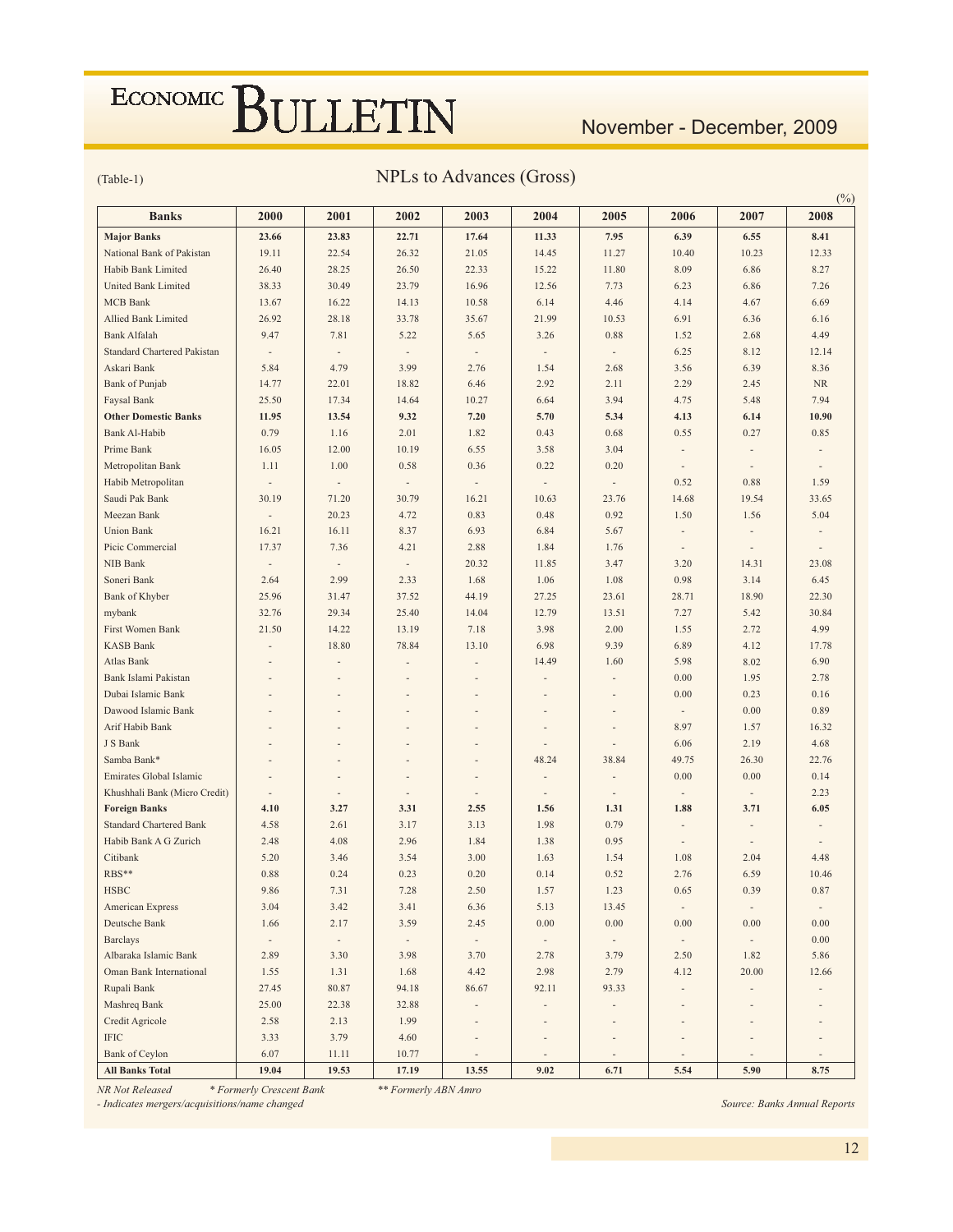November - December, 2009

 $(Table-2)$ 

### **Classification of NPLs**

|                                  |       |       | (Rs. Bn) |
|----------------------------------|-------|-------|----------|
|                                  | 2006  | 2007  | 2008     |
| <b>National Bank of Pakistan</b> |       |       |          |
| <b>OAEM</b>                      | 0.40  | 0.57  | 0.66     |
| Substandard                      | 2.60  | 4.52  | 6.21     |
| Doubtful                         | 1.88  | 2.92  | 9.79     |
| Loss                             | 31.40 | 30.31 | 39.80    |
| <b>Total</b>                     | 36.30 | 38.32 | 56.46    |
| <b>Habib Bank Limited</b>        |       |       |          |
| <b>OAEM</b>                      | 0.66  | 0.80  | 1.20     |
| Substandard                      | 3.66  | 7.24  | 7.27     |
| Doubtful                         | 2.88  | 2.25  | 10.39    |
| Loss                             | 22.83 | 17.41 | 21.19    |
| <b>Total</b>                     | 30.03 | 27.69 | 40.05    |
| <b>United Bank Limited</b>       |       |       |          |
| <b>OAEM</b>                      | 0.36  | 0.63  | 0.91     |
| Substandard                      | 1.76  | 4.97  | 5.47     |
| Doubtful                         | 1.68  | 2.76  | 6.62     |
| Loss                             | 12.94 | 13.98 | 15.90    |
| <b>Total</b>                     | 16.74 | 22.35 | 28.90    |
| <b>Muslim Commercial Bank</b>    |       |       |          |
| <b>OAEM</b>                      | 0.09  | 0.10  | 0.10     |
| Substandard                      | 0.49  | 0.85  | 5.44     |
| Doubtful                         | 0.47  | 1.70  | 2.60     |
| Loss                             | 7.51  | 8.07  | 10.13    |
| <b>Total</b>                     | 8.57  | 10.72 | 18.27    |

 $OAEM$ 

This represents non-performing portfolio of agricultural financing classified as OAEM as per the requirements of Prudential Regulations for Agricultural Financing issued by SBP.

(Other assets especially mentioned):

Substandard: Where mark-up/interest or principal is overdue by 90 days or more from the due date.

Doubtful: Where mark-up/interest or principal is overdue by 180 days or more from the due date.

Loss:

a) Where mark-up/interest or principal is overdue by one year or more from the due date. b) Where Trade Bills (Import/Export or Inland Bills) are not paid/adjusted within 180 days of the due date.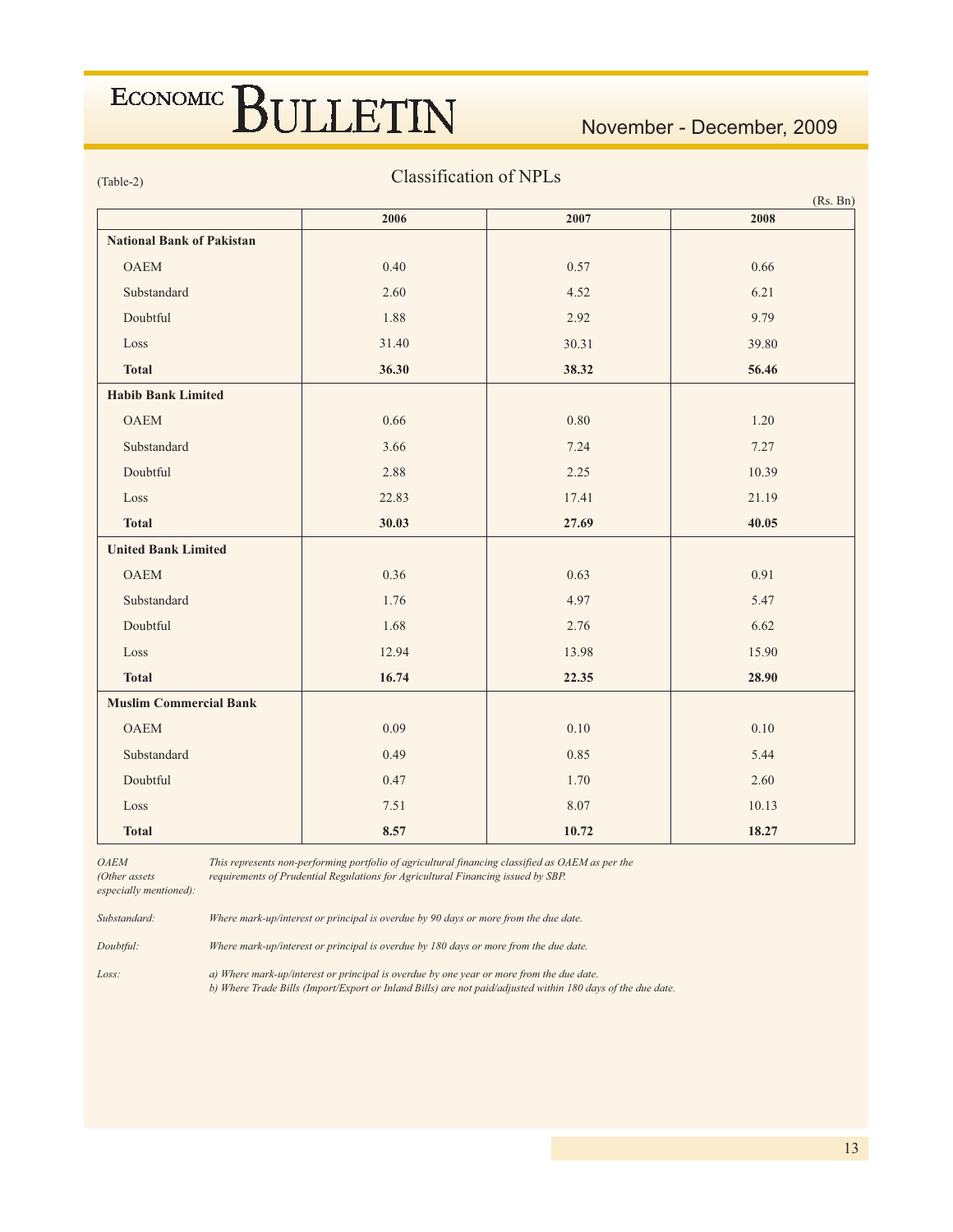| (Table-3)                                 |         |                              | Non-Performing Loans By Business Segments - |        |                 |       |        |                    |                |      |                 |            |       | <b>Selected Banks</b> |       |      |                      |         |                              |                      | (Rs. Mn)        |
|-------------------------------------------|---------|------------------------------|---------------------------------------------|--------|-----------------|-------|--------|--------------------|----------------|------|-----------------|------------|-------|-----------------------|-------|------|----------------------|---------|------------------------------|----------------------|-----------------|
|                                           |         | National Bank<br>of Pakistan |                                             |        | Habib Bank      |       |        | <b>United Bank</b> |                |      | <b>MCB Bank</b> |            |       | <b>Allied Bank</b>    |       |      | <b>Bank Al Falah</b> |         | <b>Standard Chartered</b>    | <b>Bank Pakistan</b> |                 |
|                                           |         | 2006 2007                    | 2008                                        | 2006   | <b>2007</b>     | 2008  | 2006   | <b>2007</b>        | 2008           | 2006 | <b>2007</b>     | 2008       | 2006  | <b>2007</b>           | 2008  | 2006 | <b>2007</b>          | 2008    | 2006                         | <b>2007</b>          | 2008            |
| Chemicals & Pharmaceuticals               | 1554    | 1528                         | 3884                                        | 104    | 99              | 240   | 752    | 780                | 165            | 33   | $\Omega$        | 118        | 236   | 192                   | 260   | 26   | 33                   | $^{49}$ | 157                          | 144                  | 529             |
| Agribusiness                              | 1103    | 1698                         | 1602                                        | 1865   | 4806            | 6322  | 913    | 1356               | 1625           | 320  | 268             | 912        | 366   | 335                   | 153   | 104  | 210                  | 338     | 318                          | 477                  | $\sim$          |
| Textiles                                  | 11884   | 14556                        | 17965                                       | 10373  | 8718            | 11034 | 4804   | 5540               | 7898           | 1088 | 1279            | 2912       | 3123  | 1591                  | 2147  | 495  | 717                  | 2059    | 2095                         | 3166                 | 5759            |
| $\label{eq:1} \textbf{Cement}$            | 2183    | 1193                         | 2506                                        | 201    | $\overline{15}$ | 500   | 25     | 20                 | 32             |      | 0.75            | 0.3        |       | $\frac{1}{20}$        |       | 15   | $\equiv$             | 3       |                              | $*$                  |                 |
| Sugar                                     | 1524    | 1340                         | 1721                                        | 434    | *               | 615   | 37     | 35                 | 35             | 36   | $\overline{21}$ | 388        |       |                       |       |      |                      |         |                              |                      |                 |
| Rice Processing                           | 321     | 819                          | 1806                                        | $\ast$ |                 |       |        |                    |                |      |                 |            |       |                       |       |      |                      |         |                              | $\frac{1}{20}$       |                 |
| Shoes & Leather Garments                  | 178     | 108                          | 264                                         | 517    | 487             | 499   | 147    | $^{\circ}$         | 50             | 93   | $\overline{7}$  | 107        |       |                       |       |      |                      | ⋇       | 15                           | 15                   | $\overline{14}$ |
| Automobile & Transport Equipment          | 318     | 362                          | 935                                         | 232    | 525             | 935   | 145    | 150                | 783            | 45   | 3               | 116        |       |                       |       |      | 77                   | 98      | 36                           | 30                   | 1093            |
| Transportation & Telecommunication        | 223     | $70\,$                       | 1300                                        |        |                 |       |        | 3                  | $\overline{4}$ | 27   | 35              | $73$       | 301   | 946                   | 1104  |      |                      |         |                              |                      |                 |
| Real Estate/Construction                  | 138     | 335                          | 271                                         |        |                 |       | 451    | 2270               | 3059           | 160  | 85              | $\pmb{80}$ |       |                       |       |      |                      |         |                              | $*$                  |                 |
| Electronics & Electrical Appliances       | 146     | 168                          | 2716                                        | 172    | 178             | 2825  | 119    | 150                | 240            | 303  | 133             | 558        |       |                       |       |      |                      |         |                              | 275                  | 493             |
| Food & Tobacco                            | 1074    | 969                          | 377                                         | 953    | 1519            | 687   | 770    | 786                | 714            |      |                 |            | 437   | 351                   | 310   |      |                      |         |                              | $*$                  |                 |
| Fertilizers                               | 192     | 211                          | 256                                         | ₩      | $\ast$          | ₩     | $\ast$ | $\overline{7}$     | 57             |      |                 |            | ×     | ÷.                    |       |      |                      |         |                              | ÷.                   |                 |
| Metal Products                            | 1922    | 1994                         | 2535                                        | 120    | 118             | 36    | 272    | 258                | 398            |      |                 |            |       |                       |       |      |                      |         |                              | *                    |                 |
| Oil, Gas, Petroleum & Energy              | 978     | 1216                         | 130                                         |        | 27              | 29    | 154    | ₩                  | 154            | 2    | 2               | 4          |       |                       |       |      |                      |         | 200                          |                      |                 |
| Hotel & Services                          | $\circ$ | 57                           | 417                                         |        | ₩               |       | 246    | 127                | 202            | 167  | 288             | 296        |       |                       |       |      |                      | $*$     | $\ast$                       | $\ast$               |                 |
| Individuals                               | 355     | 896                          | 2999                                        | 383    | 630             | 956   | 3156   | 6601               | 8206           | 262  | 784             | 1444       | 121   | 169                   | 158   | 839  | 1749                 | 2489    | 2593                         | 3068                 | 2710            |
| General/Wholesale & Retail Trade          | 3880    | 1662                         | 2338                                        | 875    | 1821            | 1824  | 551    | 848                | 964            | 4371 | 5178            | 3465       | 802   | 624                   | 746   | 341  | 797                  | 636     |                              | $\frac{1}{2}$        |                 |
| Public/Government                         | $\ast$  | ×                            |                                             | 667    | 101             | 1160  | ₩      | ¥                  | ¥              |      | ₩               | ¥          |       |                       |       |      |                      | ∗       |                              | ⋇                    |                 |
| Financial                                 | 66      | $\mbox{60}$                  | 105                                         | 2304   | 2338            | 2969  | 138    | 133                | $20\,$         | 65   | 53              | 2094       |       |                       |       |      |                      |         |                              | 64                   | ¥               |
| Others                                    | 8212    | 9076                         | 12335                                       | 10833  | 6311            | 9422  | 3575   | 2876               | 3196           | 1598 | 2502            | 5702       | 5093  | 7147                  | 8894  | 482  | $\Xi$                | 3262    | 3477                         | 3751                 | 6557            |
| Total                                     | 36260   | 38318                        | 56462                                       | 30033  | 27693           | 40053 | 16255  | 22012              | 27839          | 8571 | 10725           | 18269      | 10479 | 11355                 | 13772 | 2309 | 4705                 | 8934    | 8896                         | 10990                | 17157           |
| * Not given in the Bank's Annual Reports. |         |                              |                                             |        |                 |       |        |                    |                |      |                 |            |       |                       |       |      |                      |         | Source: Banks Annual Reports |                      |                 |

November - December, 2009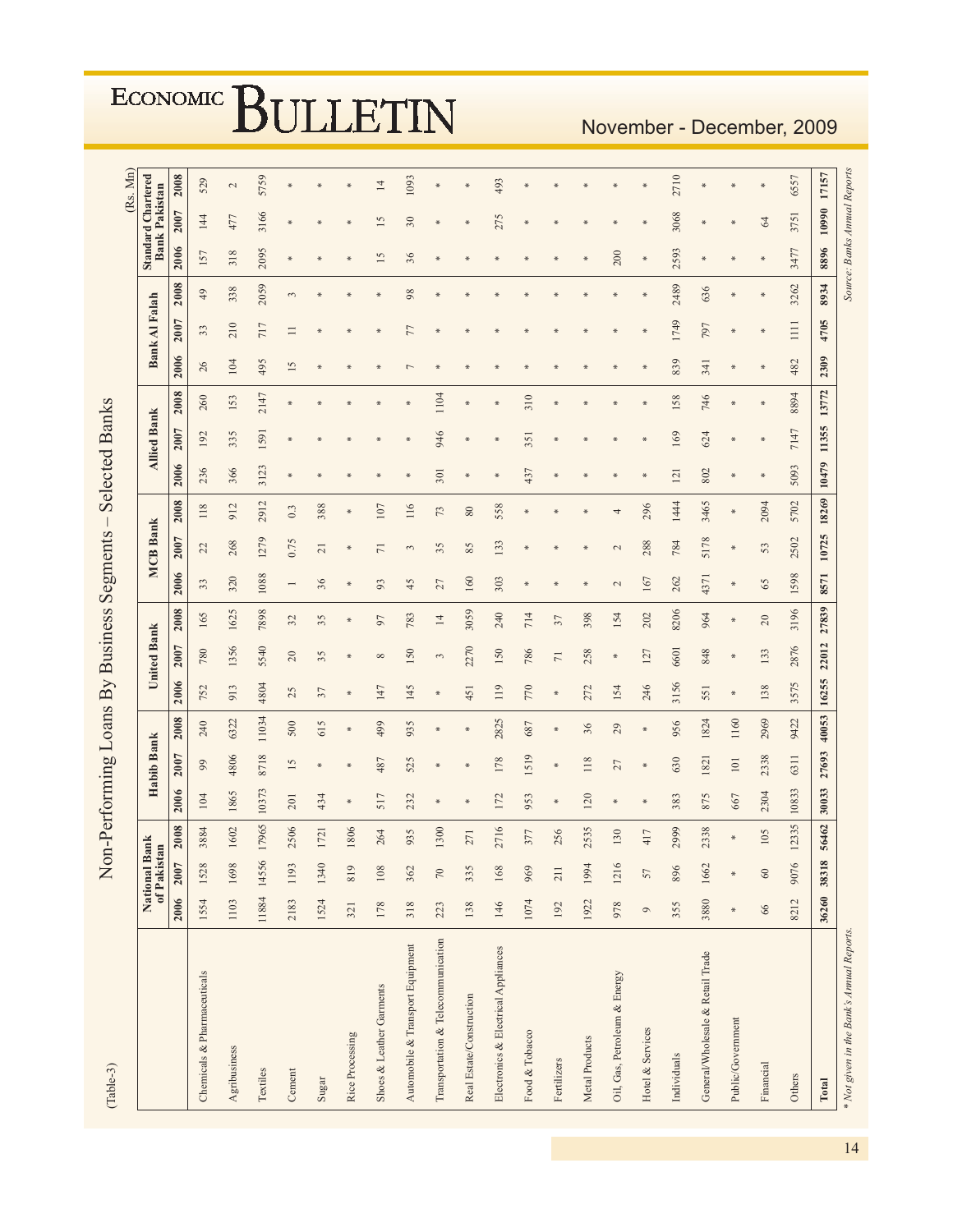| $(Table-4)$                                                                                                                   |         | Selected                     |        |         |                  |                  |                       |                    | Banks' NPLs to Gross Advances Ratio- |                 |                         |         |      | By Business Segments     |      |                |                      |                  |                              |                                                   | (9/6) |
|-------------------------------------------------------------------------------------------------------------------------------|---------|------------------------------|--------|---------|------------------|------------------|-----------------------|--------------------|--------------------------------------|-----------------|-------------------------|---------|------|--------------------------|------|----------------|----------------------|------------------|------------------------------|---------------------------------------------------|-------|
|                                                                                                                               |         | National Bank<br>of Pakistan |        |         | Habib Bank       |                  |                       | <b>United Bank</b> |                                      |                 | <b>MCB</b> Bank         |         |      | <b>Allied Bank</b>       |      |                | <b>Bank Al Falah</b> |                  |                              | <b>Standard Chartered</b><br><b>Bank Pakistan</b> |       |
|                                                                                                                               |         | 2006 2007                    | 2008   | 2006    | 2007             | 2008             | 2006                  | 2007               | 2008                                 | 2006            | 2007                    | 2008    | 2006 | 2007                     | 2008 | 2006           | 2007                 | 2008             | 2006                         | 2007                                              | 2008  |
| Chemicals & Pharmaceuticals                                                                                                   | 33.1    | 57.5                         | 74.5   | 0.8     | 0.6              | $\overline{1.0}$ | 16.7                  | 17.9               | 3.3                                  | 0.7             | 0.3                     | 0.8     |      |                          |      | $\overline{c}$ | 0.9                  | 1.3              | 1.8                          | 9.4                                               | 14.2  |
| Agribusiness                                                                                                                  | 5.4     | $7.7\,$                      | 6.9    | 6.5     | 18.1             | 21.5             | $\overline{O}$<br>12. | 9.4                | 5.7                                  | 16.9            | L,<br>$\overline{13}$ . | $8.8\,$ | 2.8  | $\overline{r}$<br>$\sim$ | 0.7  | 1.2            | 2.7                  | $8.0\,$          | 30.2                         | 19.4                                              | 0.2   |
| Textiles                                                                                                                      | 21.1    | 25.4                         | 26.7   | 15.4    | 10.3             | 11.5             | 8.1                   | 8.6                | 11.7                                 | 3.8             | 3.6                     | 8.3     | 8.6  | $\frac{1}{4}$            | 4.7  | 1.9            | 4<br>2.              | 7.5              | 10.6                         | 21.7                                              | 31.4  |
| $\mbox{Cement}$                                                                                                               | 19.2    | 12.3                         | 24.0   | 1.7     | 0.1              | 3.3              | 0.6                   | 0.2                | 0.6                                  |                 |                         |         |      |                          |      | 0.9            | 0.4                  | $\overline{0}$ . |                              |                                                   |       |
| Sugar                                                                                                                         | 23.4    | 17.0                         | 23.0   | 14.4    | 0.0              | 10.7             | 0.4                   | 0.4                | 0.5                                  | 0.6             | 0.4                     | 6.0     |      |                          |      |                |                      |                  |                              |                                                   |       |
| Rice Processing                                                                                                               | 4.5     | 7.6                          | 20.6   |         |                  |                  |                       |                    |                                      |                 |                         |         |      |                          |      |                |                      |                  |                              |                                                   |       |
| Shoe & Leather Garments                                                                                                       | 16.1    | 16.5                         | 34.1   | 23.2    | 18.5             | 18.1             | 5.3                   | 0.3                | 3.1                                  | 6.0             | 3.4                     | 5.3     |      |                          |      |                |                      |                  | 2.2                          | 3.1                                               | 2.4   |
| Automobile & Transport Equipment                                                                                              | $7.0\,$ | 6.4                          | 25.5   | 3.5     | 5.1              | 7.6              | 5.4                   | 2.4                | 8.4                                  | 6.1             | 0.6                     | 4.8     |      |                          |      | 0.2            | 1.3                  | 2.5              | 2.2                          | 0.7                                               | 15.4  |
| Transportation & Telecommunication                                                                                            | 1.5     | 0.3                          | 5.3    | 0.0     | 0.0              | 0.0              | 0.0                   | 0.0                | $\overline{0}$ .                     | 0.2             | 0.3                     | 0.2     | 3.1  | 5                        | 13.6 |                |                      |                  |                              |                                                   |       |
| Real Estate/Construction                                                                                                      | 4.6     | 4.5                          | 3.7    |         |                  |                  | 6.1                   | 22.5               | 14.0                                 |                 |                         |         |      |                          |      |                |                      |                  |                              |                                                   |       |
| Electronics & Electrical Appliances                                                                                           | 3.2     | 1.2                          | 36.4   | 4.2     | 1.5              | 19.1             | 1.5                   | 3.3                | 5.1                                  | 13.0            | 7.9                     | 20.2    |      |                          |      |                |                      |                  | 0.0                          | 18.1                                              | 26.3  |
| Food & Tobacco                                                                                                                | 44.6    | 53.4                         | 20.0   | 7.7     | 29.3             | 11.7             | 15.4                  | 16.3               | 9.6                                  |                 |                         |         | 7.9  | 3.6                      | 1.8  |                |                      |                  |                              |                                                   |       |
| Fertilizers                                                                                                                   | 7.6     | 6.5                          | 2.0    |         |                  |                  | 0.0                   | 1.4                | 0.7                                  |                 |                         |         |      |                          |      |                |                      |                  |                              |                                                   |       |
| Metal Products                                                                                                                | 36.5    | 70.6                         | 78.3   | 0.9     | 3.7              | 0.8              | 63.1                  | 4.6                | 42.8                                 |                 |                         |         |      |                          |      |                |                      |                  |                              |                                                   |       |
| Oil, Gas, Petroleum & Energy                                                                                                  | 2.6     | 3.3                          | 0.2    | 0.0     | $\overline{0}$ . | $\overline{0}$ . | $\equiv$              | 0.0                | 0.4                                  |                 |                         |         |      |                          |      |                |                      |                  | 13.4                         | 0.0                                               | 0.0   |
| Hotel & Services                                                                                                              | 0.3     | 0.9                          | 3.9    |         |                  |                  | 18.5                  | 4.7                | 6.3                                  | 3.7             | 7.6                     | 7.2     |      |                          |      |                |                      |                  |                              |                                                   |       |
| Individuals                                                                                                                   | 0.6     | $\Box$                       | 4.0    | 0.7     | 1.5              | 3.0              | 5.9                   | 9.6                | 9.1                                  | 1.3             | 2.5                     | 4.4     | 2.3  | 3.5                      | 2.9  | 1.7            | 4.0                  | 5.7              | 4.4                          | 5.4                                               | 7.1   |
| General/Wholesale & Retail Trade                                                                                              | 33.9    | $10.7\,$                     | 12.5   | 8.8     | 13.2             | 7.5              | 4.6                   | 5.6                | 7.3                                  | 20.4            | 22.5                    | 13.9    | 13.9 | 8.3                      | 7.0  | 3.1            | 6.9                  | 5.5              |                              |                                                   |       |
| Public/Government                                                                                                             | 0.0     | 0.0                          | 0.0    | $1.8\,$ | 0.2              | 1.7              |                       |                    |                                      |                 |                         |         |      |                          |      |                |                      |                  |                              |                                                   |       |
| Financial                                                                                                                     | 0.5     | 0.4                          | $\Box$ | 35.1    | 16.8             | 14.8             | $\infty$<br>$\sim$    | 2.7                | 0.3                                  | 0.4             | 0.3                     | 20.0    |      |                          |      |                |                      | $\blacksquare$   | $\overline{0}$ .             | 4.6                                               | 0.0   |
| Others                                                                                                                        | 14.2    | 25.8                         | 21.3   | 14.0    | 8.6              | 13.2             | 7.2                   | 6.5                | 6.2                                  | 2.2             | 3.7                     | 13.9    | 20.9 | 18.0                     | 18.3 | 2.0            | 3.9                  | 9.5              | $\infty$<br>o,               | $\tilde{\zeta}$<br>12.                            | 21.2  |
| Total                                                                                                                         | 10.4    | 10.2                         | 12.3   | 8.1     | 6.9              | 8.3              | 6.2                   | $6.9\,$            | $\overline{1}$                       | $\overline{41}$ | 4.7                     | 6.7     | 6.9  | 6.4                      | 6.2  | 1.5            | 2.7                  | 4.5              | 63                           | 8.1                                               | 12.1  |
| $-4 \times NP$ , figures for the sector are not given in the respective Banks' Annual Report. the ratio could not be computed |         |                              |        |         |                  |                  |                       |                    |                                      |                 |                         |         |      |                          |      |                |                      |                  | Source: Banks Annual Reports |                                                   |       |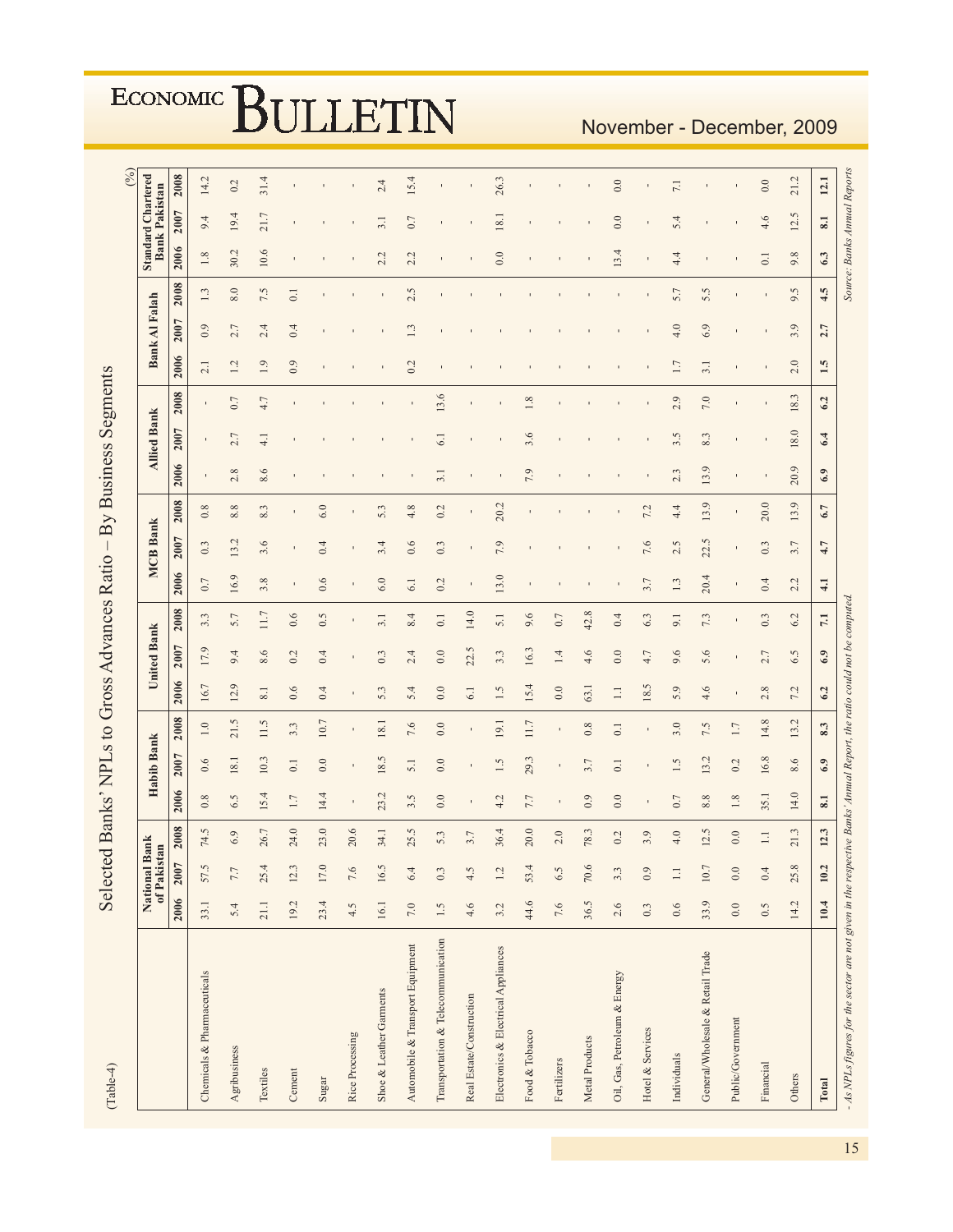## **Quarterly Performance of Selected Banks – 2009 (Rs. Bn)**

|                                  |               |                                 | $(\mathbf{u}, \mathbf{v})$<br>Provincial Bank |                |                          |                       |                  |                                      |                |
|----------------------------------|---------------|---------------------------------|-----------------------------------------------|----------------|--------------------------|-----------------------|------------------|--------------------------------------|----------------|
|                                  |               | National<br>Bank of<br>Pakistan | Habib<br><b>Bank</b>                          | United<br>Bank | $\rm MCB$<br><b>Bank</b> | Allied<br><b>Bank</b> | Bank<br>Al-Falah | Standard<br>Chartered<br><b>Bank</b> | Bank of Khyber |
| <b>Assets</b>                    |               |                                 |                                               |                |                          |                       |                  |                                      |                |
| 2008<br>2009                     | December      | 817.8                           | 717.3                                         | 605.1          | 443.6                    | 366.7                 | 349.0            | 264.6                                | 31.3           |
| Q1                               | March         | 841.6                           | 712.6                                         | 622.4          | 456.4                    | 347.7                 | 328.8            | 278.5                                | 29.9           |
| Q <sub>2</sub>                   | June          | 901.1                           | 760.8                                         | 632.7          | 467.7                    | 385.6                 | 344.5            | 287.5                                | 33.8           |
| $Q_3$                            | September     | 865.1                           | 771.2                                         | 593.1          | 468.8                    | 379.2                 | 346.7            | 308.5                                | 34.7           |
| <b>Deposits</b>                  |               |                                 |                                               |                |                          |                       |                  |                                      |                |
| ${\bf 2008}$<br>2009             | December      | 624.9                           | 572.4                                         | 483.6          | 330.3                    | 297.5                 | 300.7            | 174.5                                | 24.7           |
| $\mathcal{Q}1$                   | March         | 640.5                           | 569.2                                         | 469.3          | 338.3                    | 284.7                 | 273.3            | 186.2                                | 21.8           |
| Q2                               | June          | 692.7                           | 616.0                                         | 508.7          | 361.8                    | 312.8                 | 295.6            | 189.9                                | 23.3           |
| Q <sub>3</sub>                   | September     | 653.5                           | 608.0                                         | 452.4          | 362.1                    | 301.6                 | 294.8            | 203.3                                | 22.3           |
| <b>Advances</b>                  |               |                                 |                                               |                |                          |                       |                  |                                      |                |
| 2008                             | December      | 413.0                           | 439.0                                         | 371.1          | 262.5                    | 213.0                 | 192.7            | 125.6                                | 12.6           |
| 2009                             |               |                                 |                                               |                |                          |                       |                  |                                      |                |
| $\mathcal{Q}1$                   | March         | 405.3                           | 400.2                                         | 360.1          | 244.1                    | 192.5                 | 177.6            | 124.0                                | 11.3           |
| Q <sub>2</sub><br>Q3             | June          | 452.1<br>435.5                  | 438.9<br>450.5                                | 368.4          | 258.8                    | 212.2<br>210.5        | 188.4<br>179.3   | 123.2<br>128.1                       | 11.2           |
| Investment                       | September     |                                 |                                               | 352.0          | 238.3                    |                       |                  |                                      | 10.5           |
| 2008                             | December      | 170.8                           | 124.6                                         | 116.3          | 96.3                     | 82.6                  | 76.0             | 29.6                                 | 9.0            |
| 2009                             |               |                                 |                                               |                |                          |                       |                  |                                      |                |
| Q1                               | March         | 185.9                           | 144.8                                         | 144.0          | 125.3                    | 88.2                  | 77.6             | 60.0                                 | 10.7           |
| $\mathcal{Q}2$                   | June          | 208.7                           | 136.5                                         | 129.1          | 116.1                    | 86.3                  | 65.0             | 66.1                                 | 13.1           |
| Q <sub>3</sub>                   | September     | 240.5                           | 146.0                                         | 133.9          | 142.9                    | 91.8                  | 89.0             | 75.5                                 | 16.6           |
| <b>Equity</b><br>${\bf 2008}$    | December      | 81.4                            | 61.3                                          | 42.2           | 52.2                     | 20.8                  | 14.6             | 44.0                                 | 5.7            |
| 2009                             |               |                                 |                                               |                |                          |                       |                  |                                      |                |
| Q1                               | March         | 85.6                            | 60.6                                          | 46.1           | 54.8                     | 21.6                  | 18.5             | 44.0                                 | 5.5            |
| Q2                               | June          | 82.2                            | 64.3                                          | 46.4           | 56.7                     | 23.2                  | 19.8             | 44.2                                 | 5.2            |
| $Q_3$                            | September     | 86.4                            | 69.3                                          | 49.1           | 59.1                     | 23.8                  | 20.2             | 44.3                                 | 5.6            |
| <b>Interest Income</b>           |               |                                 |                                               |                |                          |                       |                  |                                      |                |
| 2008                             | December      | 60.9                            | 61.2                                          | 52.3           | 40.0                     | 30.6                  | 31.0             | 23.3                                 | 2.9            |
| 2009<br>Q1                       | March         | 18.8                            | 18.2                                          | 16.3           | 13.0                     | $10.2\,$              | 9.3              | 6.6                                  | 0.9            |
| Q <sub>2</sub>                   | June          | 18.5                            | 18.5                                          | 15.5           | 12.8                     | 9.8                   | 8.6              | 6.6                                  | $0.8\,$        |
| Q3                               | September     | 18.7                            | 18.6                                          | 14.7           | 12.3                     | 10.4                  | 8.7              | 6.6                                  | 0.8            |
| <b>Interest Expense</b>          |               |                                 |                                               |                |                          |                       |                  |                                      |                |
| 2008                             | December      | 23.9                            | 25.5                                          | 24.1           | 11.6                     | 16.6                  | 20.3             | 6.9                                  | 1.9            |
| 2009<br>Q1                       | March         | 9.3                             | $7.8\,$                                       | 8.2            | 3.9                      | 5.4                   | 6.5              | 2.3                                  | $0.6\,$        |
| Q2                               | June          | 9.0                             | $8.0\,$                                       | $7.7\,$        | 3.9                      | 5.9                   | 6.1              | 2.6                                  | 0.6            |
| Q3                               | September     | 9.0                             | 8.3                                           | 6.3            | 3.8                      | 5.5                   | 5.9              | 2.7                                  | 0.5            |
| <b>Net Interest Income</b>       |               |                                 |                                               |                |                          |                       |                  |                                      |                |
| 2008                             | December      | 37.1                            | 35.6                                          | 28.1           | 28.5                     | 14.0                  | 10.7             | 16.4                                 | $1.0\,$        |
| 2009                             |               |                                 |                                               |                |                          |                       |                  |                                      |                |
| Q1<br>Q2                         | March<br>June | 9.5<br>9.5                      | 10.4<br>10.4                                  | 8.1<br>$7.8\,$ | 9.1<br>9.0               | 4.3<br>4.4            | 2.8<br>$2.5\,$   | 4.3<br>3.9                           | 0.3<br>$0.2\,$ |
| $Q_3$                            | September     | 9.7                             | 10.3                                          | 8.3            | 8.5                      | 4.9                   | 2.8              | 3.9                                  | 0.3            |
| <b>Non Interest Income</b>       |               |                                 |                                               |                |                          |                       |                  |                                      |                |
| 2008                             | December      | 16.4                            | 10.3                                          | 10.4           | 5.8                      | 4.2                   | 5.2              | 6.6                                  | 0.3            |
| 2009                             |               |                                 |                                               |                |                          |                       |                  |                                      |                |
| Q <sub>1</sub><br>Q <sub>2</sub> | March<br>June | 3.7<br>3.3                      | 1.9<br>2.7                                    | 2.1<br>3.7     | 1.7<br>1.1               | 1.2<br>2.2            | 1.2<br>1.6       | 1.4<br>$2.3\,$                       | 0.05<br>0.06   |
| O <sub>3</sub>                   | September     | 4.3                             | 2.5                                           | 1.9            | 1.2                      | 1.3                   | 1.2              | 1.6                                  | 0.2            |
| <b>Admn. Expense</b>             |               |                                 |                                               |                |                          |                       |                  |                                      |                |
| 2008                             | December      | 18.2                            | 20.3                                          | 15.5           | 7.5                      | 8.1                   | 10.5             | 12.4                                 | 0.7            |
| 2009                             |               |                                 |                                               |                |                          |                       |                  |                                      |                |
| Q <sub>I</sub><br>Q <sub>2</sub> | March<br>June | 5.1<br>4.9                      | 5.5<br>5.2                                    | 3.9<br>4.1     | 2.6<br>2.3               | 2.1<br>2.4            | 2.7<br>2.5       | 3.3<br>3.2                           | 0.2<br>0.2     |
| O <sub>3</sub>                   | September     | 5.4                             | 5.3                                           | 4.2            | 2.4                      | 2.4                   | 2.8              | 2.5                                  | 0.2            |
| Profit/(Loss) B.T                |               |                                 |                                               |                |                          |                       |                  |                                      |                |
| 2008<br>2009                     | December      | 23.0                            | 15.9                                          | 13.9           | 21.9                     | 6.1                   | 1.8              | 1.1                                  | 0.2            |
| Q <sub>I</sub>                   | March         | 6.3                             | 5.5                                           | 3.9            | 6.2                      | 2.2                   | 0.7              | 0.05                                 | $-0.2$         |
| Q <sub>2</sub>                   | June          | 3.4                             | 5.0                                           | 2.8            | 5.4                      | 2.4                   | 0.7              | 0.2                                  | $-0.4$         |
| O <sub>3</sub>                   | September     | 5.3                             | 6.2                                           | 3.1            | 6.0                      | 2.8                   | 0.6              | 0.2                                  | 0.3            |
| Profit/(Loss) A.T                |               |                                 |                                               |                |                          |                       |                  |                                      |                |
| 2008<br>2009                     | December      | 15.5                            | 10.0                                          | 8.3            | 15.4                     | 4.2                   | 1.3              | 0.7                                  | 0.1            |
| Q <sub>I</sub>                   | March         | 4.2                             | 3.5                                           | 2.5            | 4.1                      | 1.4                   | 0.4              | 0.03                                 | $-0.2$         |
| Q <sub>2</sub>                   | June          | 2.1                             | 1.9                                           | 1.8            | 3.6                      | 1.6                   | 0.7              | 0.2                                  | $-0.3$         |
| $Q_3$                            | September     | 3.8                             | 4.0                                           | 2.1            | 4.0                      | 2.0                   | 0.5              | 0.1                                  | 0.2            |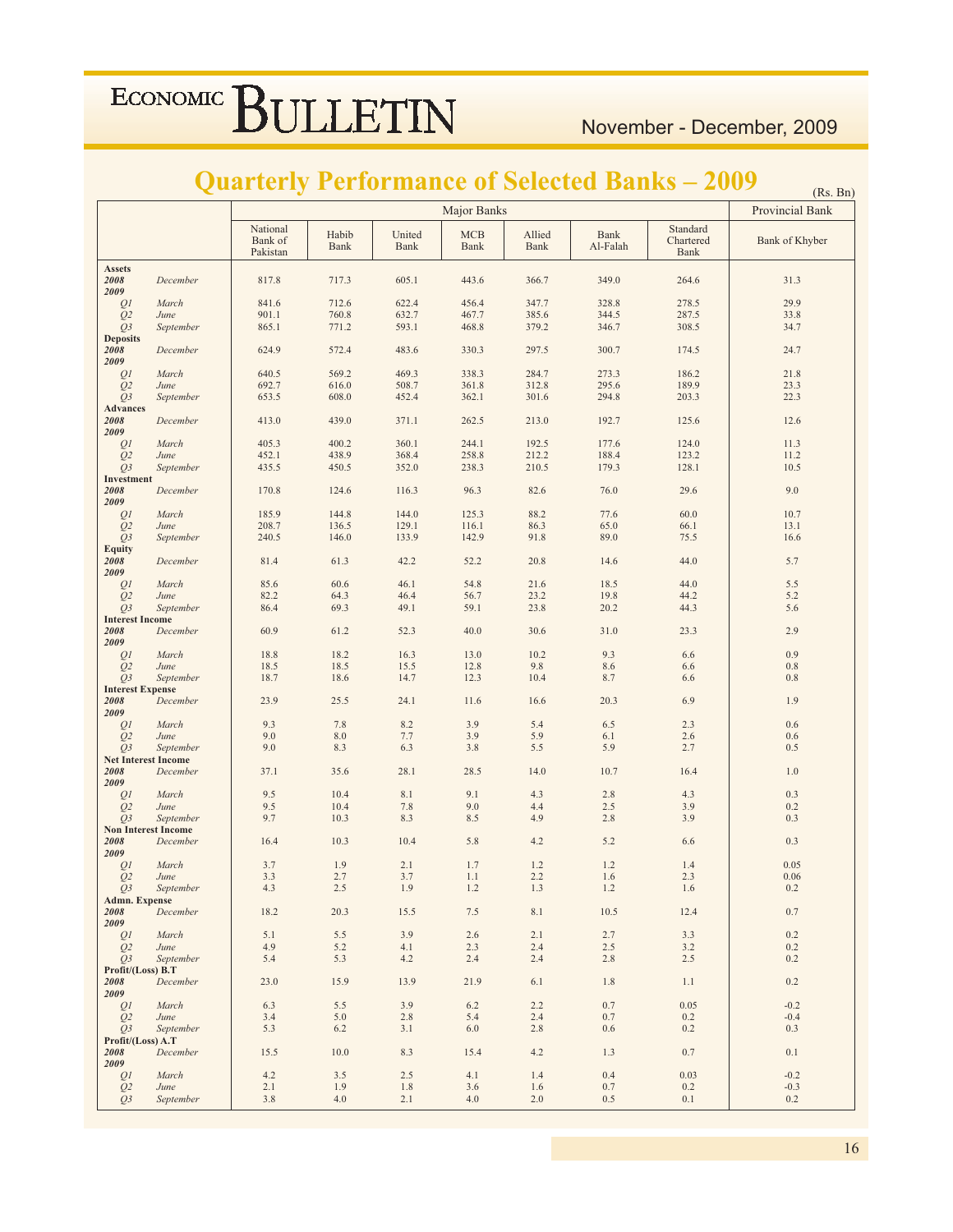## November - December, 2009

|                                           |                            | <b>Domestic Private Banks</b> |                |                         |            |                               |                |                     |            |                          |            |                |
|-------------------------------------------|----------------------------|-------------------------------|----------------|-------------------------|------------|-------------------------------|----------------|---------------------|------------|--------------------------|------------|----------------|
|                                           |                            | Askari<br>Commercial<br>Bank  | Soneri<br>Bank | <b>Bank</b><br>Al-Habib | Mybank     | Habib<br>Metropolitan<br>Bank | Faysal<br>Bank | <b>KASB</b><br>Bank | Silkbank*  | Samba<br>Bank<br>Limited | <b>NIB</b> | Meezan<br>Bank |
| <b>Assets</b>                             |                            |                               |                |                         |            |                               |                |                     |            |                          |            |                |
| 2008<br>2009                              | December                   | 206.2                         | 81.0           | 177.3                   | 39.8       | 182.4                         | 138.2          | 51.8                | 55.6       | 16.5                     | 178.9      | 85.3           |
| Q1                                        | March                      | 204.6                         | 88.0           | 196.9                   | 38.8       | 189.3                         | 149.7          | 59.8                | 61.8       | 21.4                     | 185.6      | 89.2           |
| Q <sub>2</sub>                            | June                       | 222.2                         | 87.3           | 211.9                   | 43.4       | 207.3                         | 153.4          | 60.3                | 63.1       | 18.2                     | 191.2      | 99.7           |
| Q <sub>3</sub>                            | September                  | 240.8                         | 89.0           | 222.4                   | 39.4       | 234.3                         | 158.7          | 59.0                | 66.4       | 17.6                     | 189.0      | 108.1          |
| <b>Deposits</b><br>2008                   |                            | 167.7                         | 61.6           | 144.4                   | 28.0       |                               | 102.8          |                     | 41.1       | 9.9                      | 104.6      | 70.2           |
| 2009                                      | December                   |                               |                |                         |            | 128.4                         |                | 35.1                |            |                          |            |                |
| Q <sub>1</sub>                            | March                      | 157.3                         | 66.3           | 156.2                   | 26.1       | 119.4                         | 106.1          | 42.6                | 44.8       | 9.2                      | 107.9      | 73.0           |
| Q <sub>2</sub>                            | June                       | 180.7                         | 66.5           | 171.7                   | 28.4       | 131.5                         | 105.8          | 43.2                | 48.7       | 10.0                     | 99.9       | 81.6           |
| $Q_3$                                     | September                  | 191.4                         | 68.4           | 175.9                   | 23.0       | 134.5                         | 109.3          | 42.0                | 47.4       | 10.2                     | 105.9      | 87.7           |
| <b>Advances</b>                           |                            |                               |                |                         |            |                               |                |                     |            |                          |            |                |
| 2008<br>2009                              | December                   | 128.8                         | 47.6           | 100.2                   | 20.9       | 108.3                         | 89.8           | 32.2                | 31.1       | 6.2                      | 80.3       | 39.5           |
| Q <sub>1</sub>                            | March                      | 120.2                         | 44.6           | 93.3                    | 19.3       | 102.0                         | 92.0           | 31.5                | 32.0       | 7.0                      | 78.2       | 35.7           |
| Q <sub>2</sub>                            | June                       | 129.1                         | 45.9           | 103.7                   | 19.2       | 105.4                         | 94.8           | 30.1                | 32.6       | 7.0                      | 84.5       | 37.8           |
| Q <sub>3</sub>                            | September                  | 125.0                         | 47.2           | 95.5                    | 18.9       | 99.1                          | 94.2           | 30.7                | 33.2       | 6.1                      | 80.0       | 37.2           |
| <b>Investment</b>                         |                            |                               |                |                         |            |                               |                |                     |            |                          |            |                |
| 2008<br>2009                              | December                   | 35.7                          | 14.1           | 48.2                    | 10.3       | 53.6                          | 30.2           | 9.5                 | 12.0       | 3.8                      | 35.2       | 14.5           |
| Q <sub>1</sub>                            | March                      | 33.8                          | 21.6           | 70.0                    | 10.1       | 62.4                          | 33.2           | 16.3                | 13.6       | 6.2                      | 43.4       | 20.8           |
| Q <sub>2</sub>                            | June                       | 39.6                          | 21.8           | 75.0                    | 13.2       | 78.0                          | 41.4           | 15.8                | 16.3       | 4.1                      | 46.4       | 17.8           |
| $Q_3$                                     | September                  | 58.3                          | 27.0           | 93.1                    | 10.4       | 108.3                         | 47.7           | 14.8                | 19.7       | 5.7                      | 47.2       | 21.6           |
| <b>Equity</b><br>2008                     | December                   | 12.0                          | 7.0            | 10.0                    | 5.9        | 16.2                          | 10.1           | 8.8                 | 3.1        | 5.5                      | 41.0       | 6.3            |
| 2009                                      |                            |                               |                |                         |            |                               |                |                     |            |                          |            |                |
| Q <sub>1</sub>                            | March                      | 12.4                          | 7.2            | 10.1                    | 5.1        | 17.2                          | 10.4           | 8.6                 | 2.6        | 5.3                      | 41.4       | 6.6            |
| Q <sub>2</sub>                            | June                       | 12.6                          | 7.0            | 10.8                    | 4.6        | 18.0                          | 10.6           | 7.9                 | 2.0        | 5.0                      | 41.5       | 8.6            |
| $Q_3$                                     | September                  | 13.2                          | 7.1            | 11.4                    | 4.7        | 18.9                          | 11.1           | 7.9                 | 1.8        | 4.7                      | 41.7       | 8.7            |
| <b>Interest Income</b><br>2008            | December                   | 18.4                          | 7.8            | 14.6                    | 3.6        | 16.0                          | 13.4           | 4.9                 | 4.6        | 1.8                      | 15.2       | 6.8            |
| 2009                                      |                            |                               |                |                         |            |                               |                |                     |            |                          |            |                |
| Q1                                        | March                      | 5.6                           | 2.4            | 5.2                     | 0.8        | 4.6                           | 4.2            | 1.5                 | 1.4        | 0.5                      | 4.7        | 2.5            |
| Q <sub>2</sub>                            | June                       | 5.4                           | 2.3            | 5.5                     | 0.9        | 5.1                           | 4.1            | 1.1                 | 1.5        | 0.5                      | 4.6        | 2.4            |
| Q <sub>3</sub><br><b>Interest Expense</b> | September                  | 5.5                           | 2.2            | 5.5                     | 0.9        | 5.5                           | 4.2            | 1.3                 | 1.5        | 0.4                      | 4.4        | 2.4            |
| 2008                                      | December                   | 10.7                          | 4.5            | 8.0                     | 2.8        | 10.9                          | 8.5            | 4.4                 | 4.2        | 1.0                      | 10.8       | 3.1            |
| 2009                                      |                            |                               |                |                         |            |                               |                |                     |            |                          |            |                |
| Q <sub>1</sub>                            | March                      | 3.2                           | 1.6            | 3.0                     | 0.7        | 2.9                           | 3.1            | 1.5                 | 1.3        | 0.3                      | 3.3        | 1.1            |
| Q <sub>2</sub><br>O <sub>3</sub>          | June<br>September          | 3.1<br>3.5                    | 1.7<br>1.6     | 3.2<br>3.3              | 0.8<br>0.7 | 3.5<br>3.9                    | 2.8<br>2.9     | 1.4<br>1.3          | 1.5<br>1.5 | 0.3<br>0.3               | 3.3<br>3.0 | 1.2<br>1.3     |
| <b>Net Interest Income</b>                |                            |                               |                |                         |            |                               |                |                     |            |                          |            |                |
| 2008                                      | December                   | 7.7                           | 2.9            | 6.6                     | 0.8        | 4.9                           | 4.9            | 0.4                 | 0.4        | 0.7                      | 4.4        | 3.7            |
| 2009<br>Q <sub>1</sub>                    | March                      | 2.4                           | 0.8            | 2.3                     | 0.1        | 1.8                           | 1.1            | 0.05                | 0.01       | 0.2                      | 1.4        | 1.4            |
| Q <sub>2</sub>                            | June                       | 2.3                           | 0.6            | 2.3                     | 0.1        | 1.5                           | 1.3            | $-0.3$              | 0.07       | 0.2                      | 1.3        | 1.2            |
| $Q_3$                                     | September                  | 2.0                           | 0.6            | 2.2                     | 0.2        | 1.6                           | 1.3            | 0.02                | $-0.005$   | 0.2                      | 1.4        | 1.2            |
|                                           | <b>Non Interest Income</b> |                               |                |                         |            |                               |                |                     |            |                          |            |                |
| 2008<br>2009                              | December                   | 2.7                           | 1.2            | 2.5                     | 0.9        | 4.2                           | 2.3            | 0.7                 | 0.4        | 0.1                      | 2.4        | 0.7            |
| Q <sub>1</sub>                            | March                      | 0.6                           | 0.3            | 0.5                     | 0.04       | 0.9                           | 0.5            | 0.1                 | 0.2        | 0.03                     | 0.4        | 0.2            |
| Q <sub>2</sub>                            | June                       | 0.6                           | 0.3            | 0.5                     | 0.2        | 1.0                           | 0.7            | 0.2                 | 0.2        | 0.02                     | 0.3        | 0.5            |
| $Q_3$                                     | September                  | $0.8\,$                       | 0.3            | 0.6                     | 0.1        | 0.9                           | $1.0\,$        | 0.2                 | 0.2        | 0.006                    | 0.6        | 0.5            |
| Admn. Expense                             |                            | 5.9                           | 1.7            | 4.3                     | 0.9        | 3.1                           |                | 1.8                 | 1.9        | 0.4                      |            | 2.6            |
| 2008<br>2009                              | December                   |                               |                |                         |            |                               | 3.3            |                     |            |                          | 6.4        |                |
| Q <sub>I</sub>                            | March                      | 1.7                           | 0.5            | 1.3                     | 0.3        | 0.9                           | 0.9            | 0.5                 | 0.6        | 0.3                      | 1.4        | $0.8\,$        |
| Q <sub>2</sub>                            | June                       | 1.7                           | $0.5\,$        | 1.2                     | 0.2        | $0.8\,$                       | 1.2            | $0.7\,$             | 0.6        | 0.4                      | 1.2        | 0.9            |
| $Q_3$                                     | September                  | 1.8                           | 0.5            | 1.4                     | 0.3        | 0.9                           | 1.1            | 0.6                 | 0.7        | 0.4                      | 1.3        | 0.9            |
| Profit/(Loss) B.T<br>2008                 | December                   | 0.5                           | 1.0            | 3.6                     | $-0.8$     | 4.7                           | 1.8            | $-1.8$              | $-2.8$     | $-1.0$                   | $-11.0$    | 0.9            |
| 2009                                      |                            |                               |                |                         |            |                               |                |                     |            |                          |            |                |
| Q1                                        | March                      | 0.5                           | 0.4            | $1.0\,$                 | $-0.1$     | 1.4                           | 0.4            | $-0.2$              | $-0.5$     | $-0.2$                   | 0.8        | 0.4            |
| Q <sub>2</sub>                            | June                       | 0.4                           | $-0.3$         | 1.2                     | $-0.5$     | 1.1                           | 0.4            | $-1.6$              | $-0.6$     | $-0.3$                   | 0.3        | 0.4            |
| Q <sub>3</sub><br>Profit/(Loss) A.T       | September                  | 0.9                           | 0.1            | 1.0                     | 0.06       | 1.3                           | 0.7            | $-0.1$              | 0.1        | $-0.3$                   | 0.3        | 0.2            |
| 2008                                      | December                   | 0.4                           | 0.7            | 2.4                     | $-0.3$     | 3.2                           | 0.3            | $-1.0$              | $-2.0$     | $-0.7$                   | $-7.4$     | 0.6            |
| 2009                                      |                            |                               |                |                         |            |                               |                |                     |            |                          |            |                |
| Q <sub>1</sub>                            | March                      | 0.3                           | 0.3            | 0.7                     | $-0.8$     | 0.9                           | 0.3            | $-0.2$              | $-0.5$     | $-0.2$                   | 0.4        | 0.3            |
| Q <sub>2</sub>                            | June                       | 0.3                           | $-0.2$         | 0.7                     | $-0.4$     | 0.8                           | 0.2            | $-0.7$              | $-0.6$     | $-0.3$                   | 0.2        | 0.2            |
| Q <sub>3</sub>                            | September                  | 0.6                           | 0.08           | 0.6                     | 0.06       | 1.0                           | 0.5            | $-0.1$              | $-0.2$     | $-0.3$                   | 0.2        | 0.1            |

\* Formerly Saudi Pak Commercial Bank Limited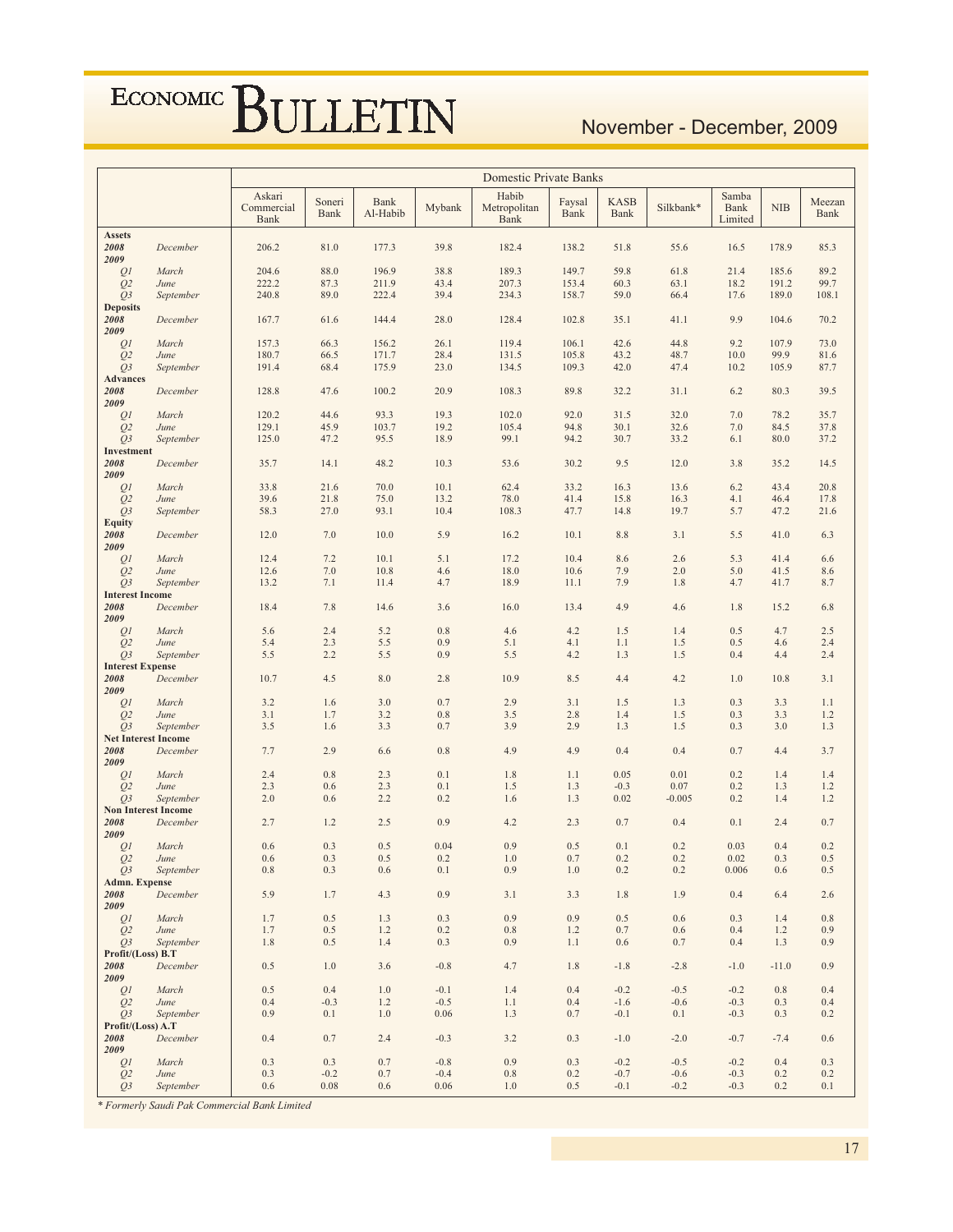## November - December, 2009

|                              |                                         | Foreign Banks    |                  |                    |                                           |                               |                  |  |  |  |
|------------------------------|-----------------------------------------|------------------|------------------|--------------------|-------------------------------------------|-------------------------------|------------------|--|--|--|
|                              |                                         | Citibank         | <b>RBS</b>       | <b>HSBC</b>        | Deutsche Bank<br>AG                       | Oman<br>International<br>Bank | Barclays*        |  |  |  |
| <b>Assets</b><br>2008        | December                                | 101.7            | 108.1            | 48.4               | 21.7                                      | 3.4                           | 24.6             |  |  |  |
| 2009<br>Q1                   | March                                   | 109.3            | 103.9            | 47.6               | 15.7                                      | 3.4                           | 30.6             |  |  |  |
| Q2                           | June                                    | 103.2            | 105.7            | 48.3               | 16.0                                      | 3.7                           | 35.3             |  |  |  |
| $Q_3$                        | September                               | 94.2             | 96.1             | 51.5               | 15.1                                      | 3.7                           | 39.5             |  |  |  |
| <b>Deposits</b>              |                                         |                  |                  |                    |                                           |                               |                  |  |  |  |
| 2008<br>2009                 | December                                | 65.5             | 79.1             | 36.5               | 10.3                                      | 0.5                           | 14.6             |  |  |  |
| Q1                           | March                                   | 65.2             | 75.0             | 38.8               | 4.3                                       | 0.5                           | 19.0             |  |  |  |
| Q <sub>2</sub>               | June                                    | 62.4             | 77.8             | 39.9               | 7.4                                       | 0.5                           | 23.9             |  |  |  |
| Q <sub>3</sub>               | September                               | 63.6             | 72.8             | 43.0               | 6.2                                       | 0.5                           | 28.2             |  |  |  |
| <b>Advances</b><br>2008      | December                                | 41.9             | 67.9             | 25.3               | 6.3                                       | 0.3                           | 9.7              |  |  |  |
| 2009                         |                                         |                  |                  |                    |                                           |                               |                  |  |  |  |
| Q <sub>I</sub>               | March                                   | 37.5             | 60.6             | 25.4               | 5.1                                       | 0.2                           | 12.8             |  |  |  |
| Q <sub>2</sub>               | June                                    | 32.9             | 54.4             | 22.0               | 3.7                                       | 0.4                           | 14.0             |  |  |  |
| Q <sub>3</sub><br>Investment | September                               | 27.2             | 50.6             | 20.7               | 3.1                                       | 0.4                           | 13.7             |  |  |  |
| 2008                         | December                                | 9.2              | 19.0             | 1.9                | 1.0                                       |                               | 9.3              |  |  |  |
| 2009                         |                                         |                  |                  |                    |                                           |                               |                  |  |  |  |
| Q1                           | March                                   | 27.8             | 17.4             | 3.2                | 0.2                                       |                               | $8.8\,$          |  |  |  |
| Q <sub>2</sub><br>Q3         | June<br>September                       | 45.5<br>36.0     | 27.1<br>27.1     | 3.9<br>4.0         | $\frac{1}{2}$<br>$\overline{\phantom{a}}$ |                               | 12.7<br>12.6     |  |  |  |
| <b>Equity</b>                |                                         |                  |                  |                    |                                           |                               |                  |  |  |  |
| 2008                         | December                                | 9.5              | 8.3              | 5.0                | 4.6                                       | 2.7                           | 6.3              |  |  |  |
| 2009                         |                                         |                  |                  |                    |                                           |                               |                  |  |  |  |
| Q1<br>Q2                     | March<br>June                           | 9.9<br>10.0      | 8.0<br>7.4       | 5.2<br>5.3         | 4.2<br>4.9                                | 2.8<br>2.8                    | 6.6<br>6.6       |  |  |  |
| $Q_3$                        | September                               | 8.9              | 6.8              | 5.4                | 5.4                                       | 2.8                           | 6.6              |  |  |  |
| <b>Interest Income</b>       |                                         |                  |                  |                    |                                           |                               |                  |  |  |  |
| 2008                         | December                                | 11.5             | 11.5             | 4.1                | 1.0                                       | 0.04                          | $0.8\,$          |  |  |  |
| 2009<br>Q <sub>1</sub>       | March                                   | 2.6              | 3.3              | 1.3                | 0.3                                       | 0.011                         | 0.7              |  |  |  |
| Q <sub>2</sub>               | June                                    | 2.6              | 3.0              | 1.2                | 0.2                                       | 0.014                         | 0.8              |  |  |  |
| Q <sub>3</sub>               | September                               | 2.5              | 2.8              | 1.1                | 0.3                                       | 0.015                         | 0.9              |  |  |  |
| <b>Interest Expense</b>      |                                         |                  |                  |                    |                                           |                               |                  |  |  |  |
| 2008<br>2009                 | December                                | 4.1              | 5.6              | 2.4                | 0.4                                       | 0.05                          | 0.3              |  |  |  |
| Q <sub>1</sub>               | March                                   | 1.2              | 1.5              | 0.7                | 0.05                                      | 0.014                         | 0.5              |  |  |  |
| Q <sub>2</sub>               | June                                    | 1.3              | 1.8              | 0.7                | 0.06                                      | 0.016                         | 0.5              |  |  |  |
| $Q_3$                        | September                               | 1.2              | 1.6              | 0.7                | 0.06                                      | 0.017                         | 0.5              |  |  |  |
| 2008                         | <b>Net Interest Income</b><br>December  | 5.8              | 5.8              | 1.6                | 0.6                                       | $-0.01$                       | 0.5              |  |  |  |
| 2009                         |                                         |                  |                  |                    |                                           |                               |                  |  |  |  |
| Q <sub>1</sub>               | March                                   | 1.4              | 1.8              | 0.5                | 0.2                                       | $-0.003$                      | 0.3              |  |  |  |
| Q <sub>2</sub>               | June                                    | 1.3              | 1.2              | 0.5                | 0.2                                       | $-0.002$                      | 0.3              |  |  |  |
| Q <sub>3</sub>               | September<br><b>Non Interest Income</b> | 1.3              | 1.2              | 0.5                | 0.2                                       | $-0.002$                      | 0.3              |  |  |  |
| 2008                         | December                                | 3.5              | 3.8              | 0.8                | 1.0                                       | 0.8                           | 0.03             |  |  |  |
| 2009                         |                                         |                  |                  |                    |                                           |                               |                  |  |  |  |
| Q1                           | March<br>June                           | 1.3<br>0.4       | 0.9<br>1.2       | 0.3<br>0.3         | 0.5<br>0.9                                | 0.001<br>0.001                | 0.003<br>0.003   |  |  |  |
| Q <sub>2</sub><br>$Q_3$      | September                               | 0.5              | 0.5              | 0.3                | 0.3                                       | 0.002                         | $0.04\,$         |  |  |  |
| Admn. Expense                |                                         |                  |                  |                    |                                           |                               |                  |  |  |  |
| 2008                         | December                                | 5.1              | 6.5              | 1.9                | $0.8\,$                                   | 0.06                          | 1.7              |  |  |  |
| 2009<br>Q1                   | March                                   | 1.0              | 1.6              | $0.5\,$            | 0.2                                       | 0.01                          | $0.7\,$          |  |  |  |
| Q <sub>2</sub>               | June                                    | 0.9              | 1.3              | $0.5\,$            | 0.2                                       | 0.01                          | 1.1              |  |  |  |
| $Q_3$                        | September                               | 1.0              | 1.4              | 0.6                | 0.2                                       | $0.01\,$                      | $1.0\,$          |  |  |  |
| Profit/(Loss) B.T            |                                         |                  |                  |                    |                                           |                               |                  |  |  |  |
| 2008<br>2009                 | December                                | 0.1              | $-0.6$           | 0.3                | 0.8                                       | $-0.04$                       | $-0.6$           |  |  |  |
| QI                           | March                                   | $0.6\,$<br>0.008 | $-0.3$<br>$-0.4$ | $0.2\,$<br>$0.1\,$ | 0.4<br>0.7                                | $-0.009$                      | $-0.4$<br>$-0.9$ |  |  |  |
| Q2<br>$Q_3$                  | June<br>September                       | 0.09             | $-0.8$           | $-0.7$             | 0.3                                       | $-0.01$<br>$-0.02$            | $-0.7$           |  |  |  |
| Profit/(Loss) A.T            |                                         |                  |                  |                    |                                           |                               |                  |  |  |  |
| 2008<br>2009                 | December                                | 0.8              | $-0.5$           | 0.3                | 0.5                                       | 0.04                          | 0.1              |  |  |  |
| QI                           | March                                   | 0.3              | $-0.3$           | $0.1\,$            | 0.3                                       | $-0.009$                      | $-0.3$           |  |  |  |
| Q <sub>2</sub>               | June                                    | 0.003            | $-0.6$           | $0.08\,$           | 0.5                                       | $-0.01$                       | $-0.6$           |  |  |  |
| Q3                           | September                               | 0.1              | $-0.6$           | 0.05               | $0.2\,$                                   | $-0.02$                       | $-0.6$           |  |  |  |

\* The Bank Commenced its Operations on July 23, 2008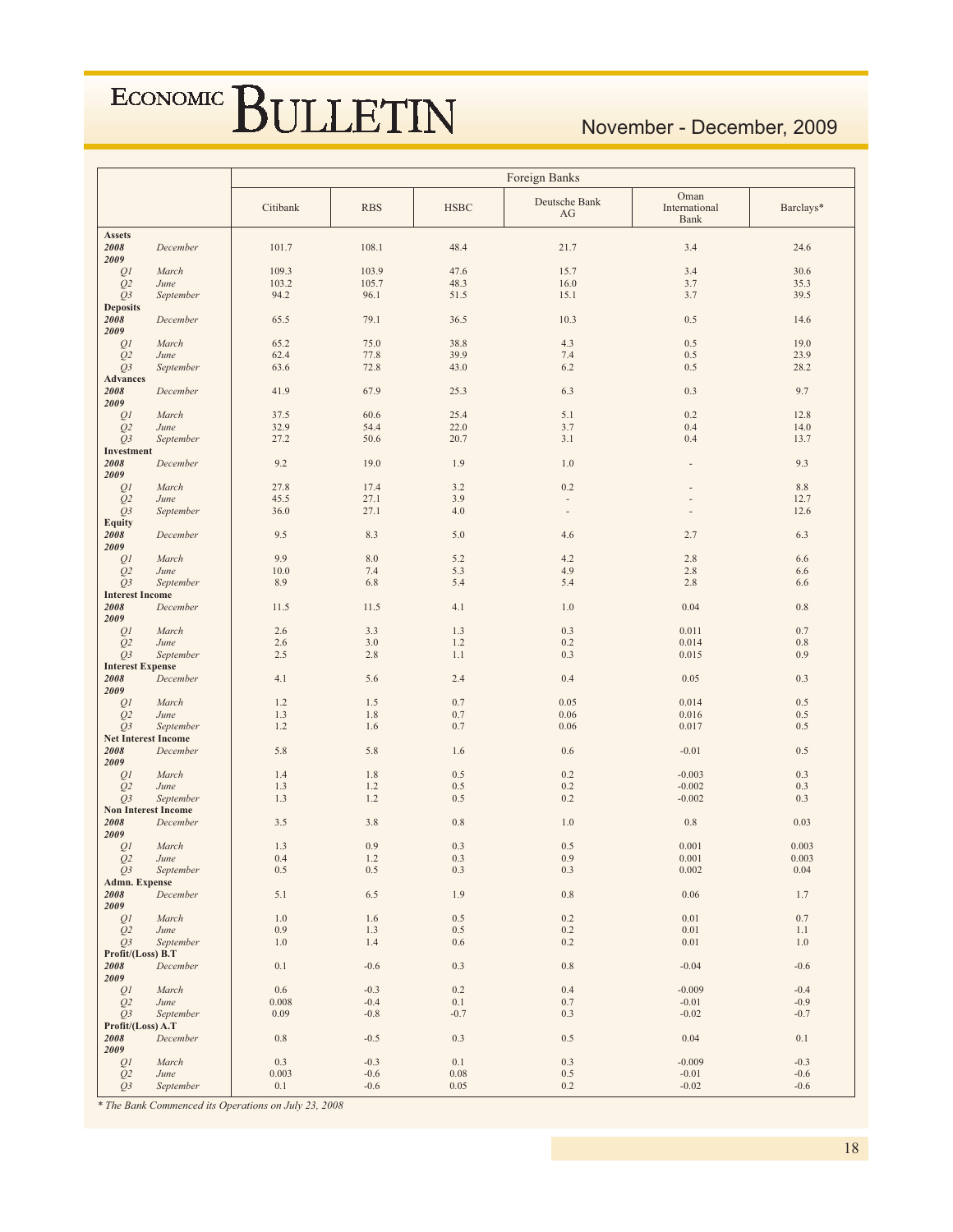### **Market Analysis**

Sharp recovery

Pre and

activity

post budget

### Market Review - CY2009

The KSE-100 index during the year under review was one of recovery and consolidation near the end of the year. Overall, the KSE-100 Index gained 60.0 percent or 3,521 points for the year ended December 31, 2009 to 9,386 points on an average daily volume of 170.93 million shares as compared to 132.91 million during CY08. The KSE-30 Index improved by 79.6 percent or 4,364 points to close the year at 9,849. Looking back at the last 12 months, the market can be segmented into 5 distinct phases: 1) bearish start; 2) sharp recovery; 3) pre and post budget activity;  $4)$ foreign liquidity driven rally and; 5) dull and lackluster finish.

The market experienced a moderate rally at the beginning of January due to the launch of the NIT managed support fund on January 1 that would buy stock in government owned enterprises such as OGDC, PPL and NBP. In addition, the SECP on January 10 amended section 95A of the Companies Ordinance 1984 to allow listed companies to buy back their own shares and hold them as treasury shares, which may be re-issued under the regulations being prescribed by the Commission. These events led to renewed buying activity in large cap scrips especially in the energy sectors and dividend paying stocks such as FFC. The news of the launch of the NIT state enterprise fund was one of the major drivers behind this minirally as it led to positive sentiments among investors.

However, the exuberance did not last long as profit taking set in along with foreign and local institutional selling activity in major Index stocks led to a steady decline in the Index from January 12 to January 26. From the beginning of the year to January 26, the KSE-100 shed around 1,050 points or 18 percent to 4,815 on average daily turnover of 129.38 million shares.

The market experienced a sharp recovery for the next two-and-a-half months from January 26 to April 20. The KSE-100 surged by over 3,000 points or about 64 percent to 7,902 on an average daily volume during this period of 213.67 million shares. The main drivers behind this recovery were related to positive news flow relating to both macroeconomic and political developments such as the following:

- The Ministry of Finance in consultation with the SECP allowed relief to listed companies from IAS 39 for CY2008. As indicative by the circular, the impairment loss if any recognized as on December 31, 2008 due to valuation of listed equity investments in available-for-sale category to be shown under equity; this impairment charged in equity would be amortized over 4 quarters in 2009 in the P&L account;
- The attractive valuations of major blue chip stocks in terms of both PE multiples and dividend yields;
- The restoration of then deposed Chief Justice of the Supreme Court of Pakistan Iftikhar Muhammad Chaudhry on March 16 after some considerable struggle and political turbulence;
- The Friends of Democratic Pakistan Group pledged PKR 5.28 billion in aid in Tokyo on April 17 and;
- The SBP on April 20 cut the policy rate by 100bps to 14 percent indicating a gradual shift in tight money policy stance.

In the run-up to the budget, the market was slightly volatile with a hue of profit taking and selling activity from late April to mid-June. The law and order situation in both Karachi and Swat was a cause of nervousness among most investors in the early part of May.

From the last week of May to the end of June. the market movement can be described as choppy. From May 21 to May 28, the KSE-100 Index staged a moderate recovery of 318 points or 4.5 percent to 7,288 on the back of institutional support in major Index stocks

**Bearish** start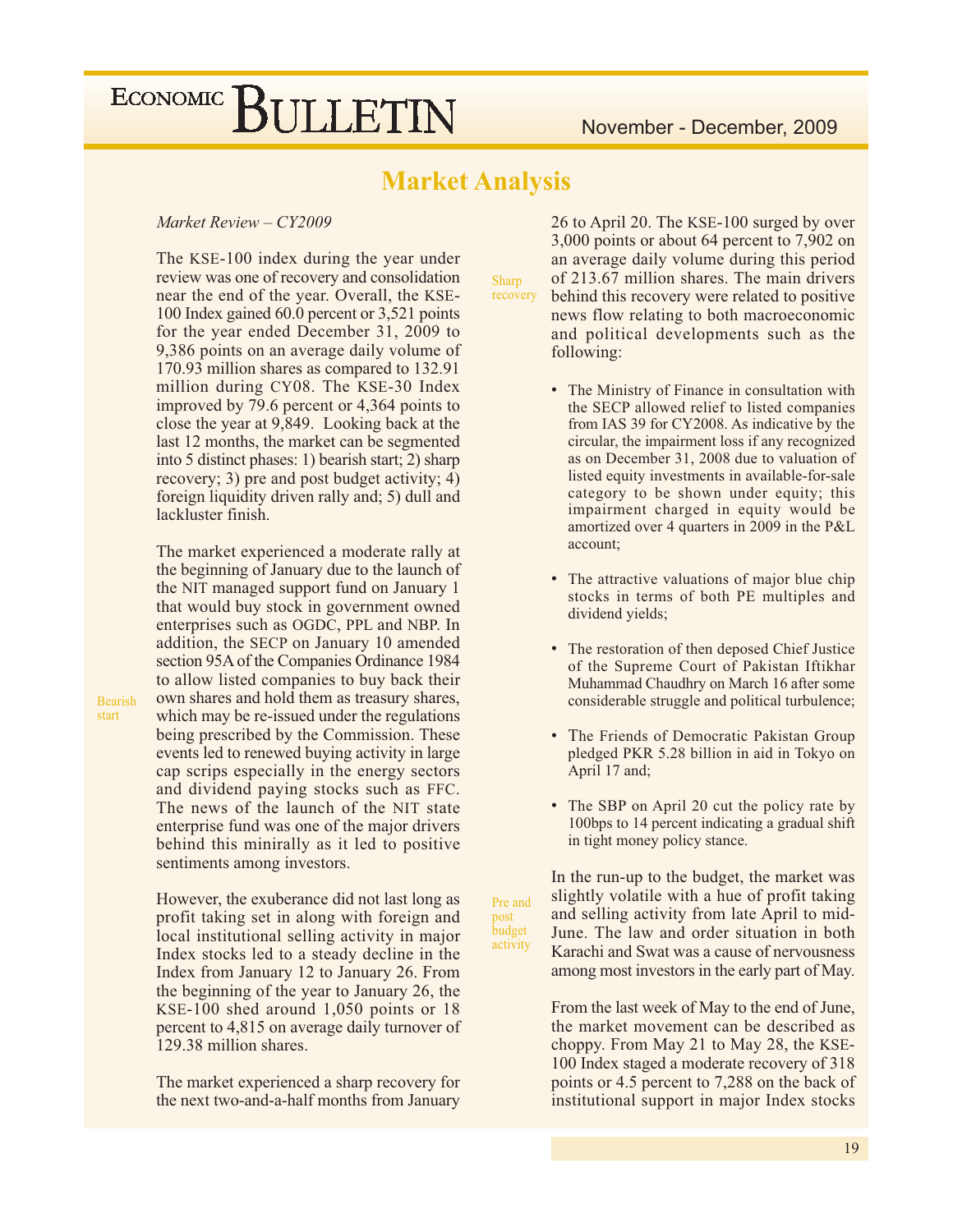from various sectors such as fuel and energy, banking and telecom.

However, the market experienced another correction from May 28 to June 4 in which the KSE-100 Index shed 409 points to dip below the 7,000-level due to again anxiety over the budget as rumor and speculation among the investor community was rampant regarding possible new tax measures. The Index staged a minor rally to cross the 7,000-mark in the run-up to the federal budget announced on June 13, but the immediate market reaction was adverse, as there were no notable incentives for industry to stimulate activity. From April 20 to June 16, the KSE-100 Index shed 1,029 points or 13 percent to 6,872.

From mid-June to mid-October, the KSE-100 Index experienced a huge rally driven mostly by foreign buying activity. The Index jumped by over 2,900 points or 43 percent to close at 9,845 on October 15. The cheap valuations relative to regional peers made the local market attractive to both foreign and local investors and were probably one of the key drivers during this time. During this period, the bourse witnessed a net foreign inflow of US\$ 297 million.

From mid-October to the end of the calendar year, the market was dull and lackluster as the daily turnover became thin, showing a lack of interest by most investors as the focus had been diverted from large cap scrips to lower tier stocks. The uncertain security situation, as evident by the number of bomb blasts targeting both civilian and military/ security targets led to apprehension among investors. Also, on the domestic political front, the controversy regarding the National Reconciliation Ordinance led to political uncertainty over the current dispensation with pressure being applied on the President to return some of his powers that were bestowed in the 17th Amendment when Pervez Musharraf was President back in 2003 back to the Prime Minister and parliament. For most of December, the Index was trading in a narrow band due to the lack of interest

### November - December, 2009

among investors in the large cap stocks with preference given to lower tier scrips.

Despite the Supreme Court decision on December 16 to rule the NRO unconstitutional, the political situation remained uncertain. The Index staged a slight recovery on December 24 as the IMF Board approved the fourth tranche of US\$ 1.2 billion. The last week of the year saw the market fizzle out due to 10th Muharram terrorist attack in Karachi and lack of interest among investors.

Pakistan's 12-month forward PEx comes to 7.3 as against the regional average of 14.0, while the 12-month forward dividend yield comes to 6.35 percent as against the regional average of 2.64 percent. It is possible that the wide discount in PEx may narrow in 2010, as long as the Pakistan economy continues to show recovery and the political situation becomes stable so that liquidity from both local and foreign investors continue to flow into the bourses.

Regional

Valuation

Looking

Ahead

2009 has been a turnaround year for the local equity markets as the trough was reached within the first few weeks of the beginning of the year. The attractive valuations namely PEx and dividend yield led to positive portfolio inflows by both local and foreign investors. However, the last quarter of 2009 was flat due to profit taking and investor apprehension derived from political uncertainty over the NRO and shaky security situation.

We expect the economy to continue to show steady recovery, but a number of risks to the macroeconomic scenario remain. Both the domestic political and geopolitical situations are also uncertain that could lead to lower direct and portfolio investment inflow. The U.S. plans for a surge in troops to Afghanistan could have blowback implications for Pakistan that could mean more terror attacks on its soil.

Albeit some stability has come to the economy and the capital markets because of the homegrown stabilization program developed in October 2008 in conjunction with the IMF Standby Arrangement, we would still advocate a cautious approach towards equity investment and recommend a balanced approach.

Foreign liquidity driven rally

Dull and lackluster finish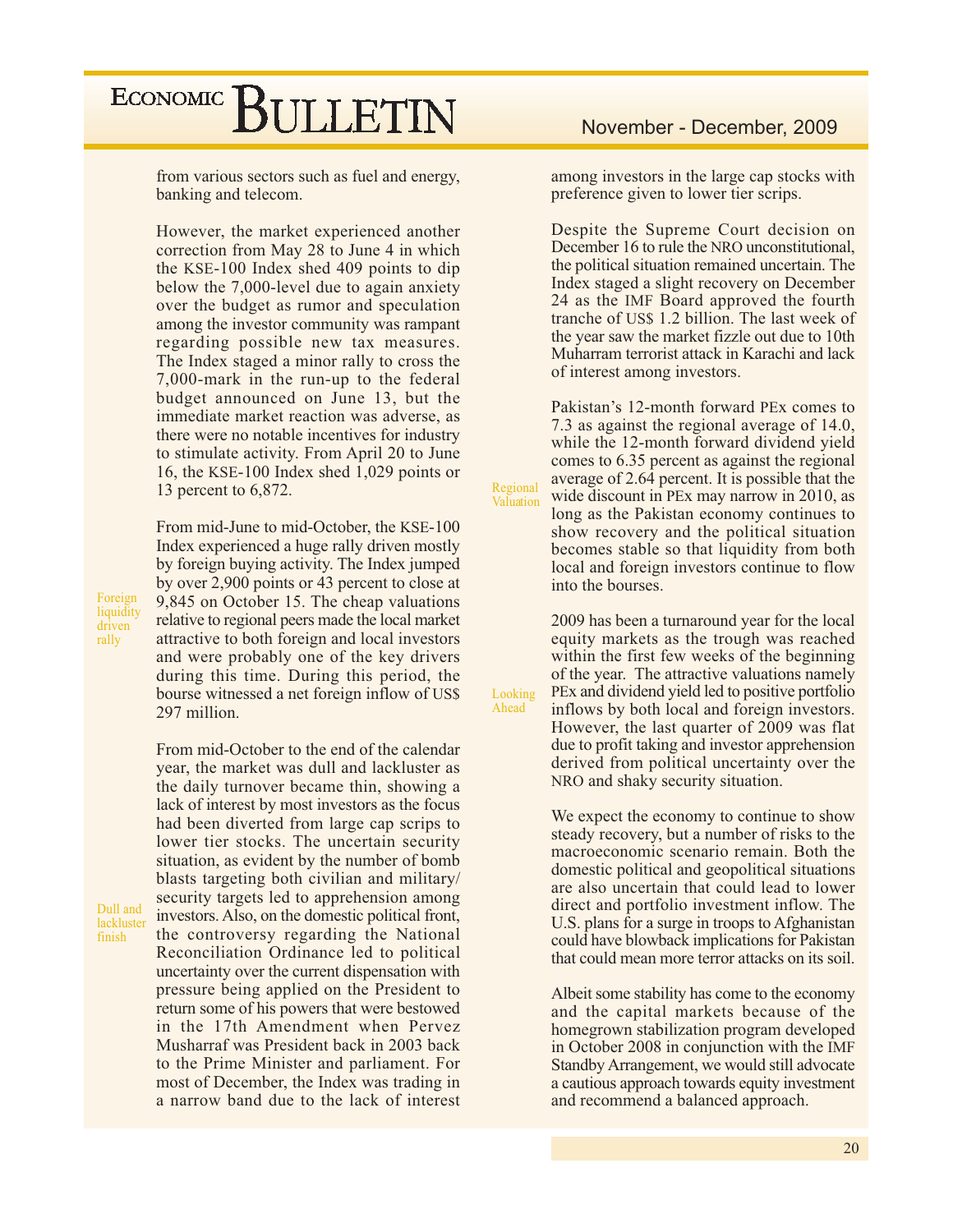### **Book/Report Reviews**

#### Pakistan

North West Frontier Province and Federally Administered Tribal Areas **Preliminary Damage and Needs Assessment** Prepared by Asian Development Bank and World Bank for GoP, November '09

On the request of the Government of Pakistan, the World Bank and the Asian Development Bank jointly conducted a preliminary Damage and Needs Assessment (DNA) study of the military operations in the war on terrorism, in the most severely affected areas of NWFP, Buner, Lower and Upper Dir, Shangla and Swat, alongwith two agencies of Bajaur and Mohmand in FATA.

The assessment was carried out basically to create conducive conditions for immediate recovery and rehabilitation in the most severely crisis affected areas of NWFP and FATA. It recommends reconstruction strategies for the different social sectors — education, health, housing; for economic/productive infrastructure and physical infrastructure.

The total estimated cost of immediate reconstruction and recovery is \$1.08 billion for the five NWFP districts and two FATA agencies. The findings show that social sectors have the highest social needs (\$361 million), followed by productive sectors (\$296 million) and the reconstruction needs for physical infrastructure are estimated to be \$273 million.

The introductory chapter gives an overview of the area before the crisis and the socio economic impact of the crisis. After assessing the damages in these districts, recovery needs were identified for each sector separately. As the crisis situation has been evolving since the start of the military operations, the DNA adopted a ring-binder approach to the reconstruction needs assessment. This is essentially to ensure that as the crisis further evolves, the Government can extend the assessment to other areas using this DNA methodology.

The Damage and Needs Assessment made it easy for the government to chalk out and implement recovery strategies. These were directed at infrastructure reconstruction, livelihoods restoration, as the IDPs return home through creation of income and employment opportunities, revival of production and trade. Special attention was given to the needs of the most vulnerable and socially disadvantaged groups through focused income support programmes.

Pakistan **Balochistan Economic Report** From Periphery to Core (In Two Volumes) World Bank - May 2008

The Report is a joint effort of the Government of Balochistan, the World Bank and the Asian Development Bank.

Balochistan is endowed with vast natural and locational resources. It accounts for two-third of Pakistan's coastline, which has potential in many areas, including wind energy, mangroves and fishery. It has mines and minerals, fruits and crops and livestock. However, its economy has not done well. It has high poverty rates, poorly developed infrastructure, low social indicators, poor living standards and internal conflicts. This has resulted in poor development of the province, and Balochistan remained on the periphery of economic and institutional development, says the Report.

The Report takes stock of economic outcomes over the last decades, the strategies for inclusive economic development of generating growth, delivering service and financing development in the future; and the instruments for today's economic policies to bring about the required change.

The five main findings of the Report are: -

There are some positive developments taking place which offer an opportunity to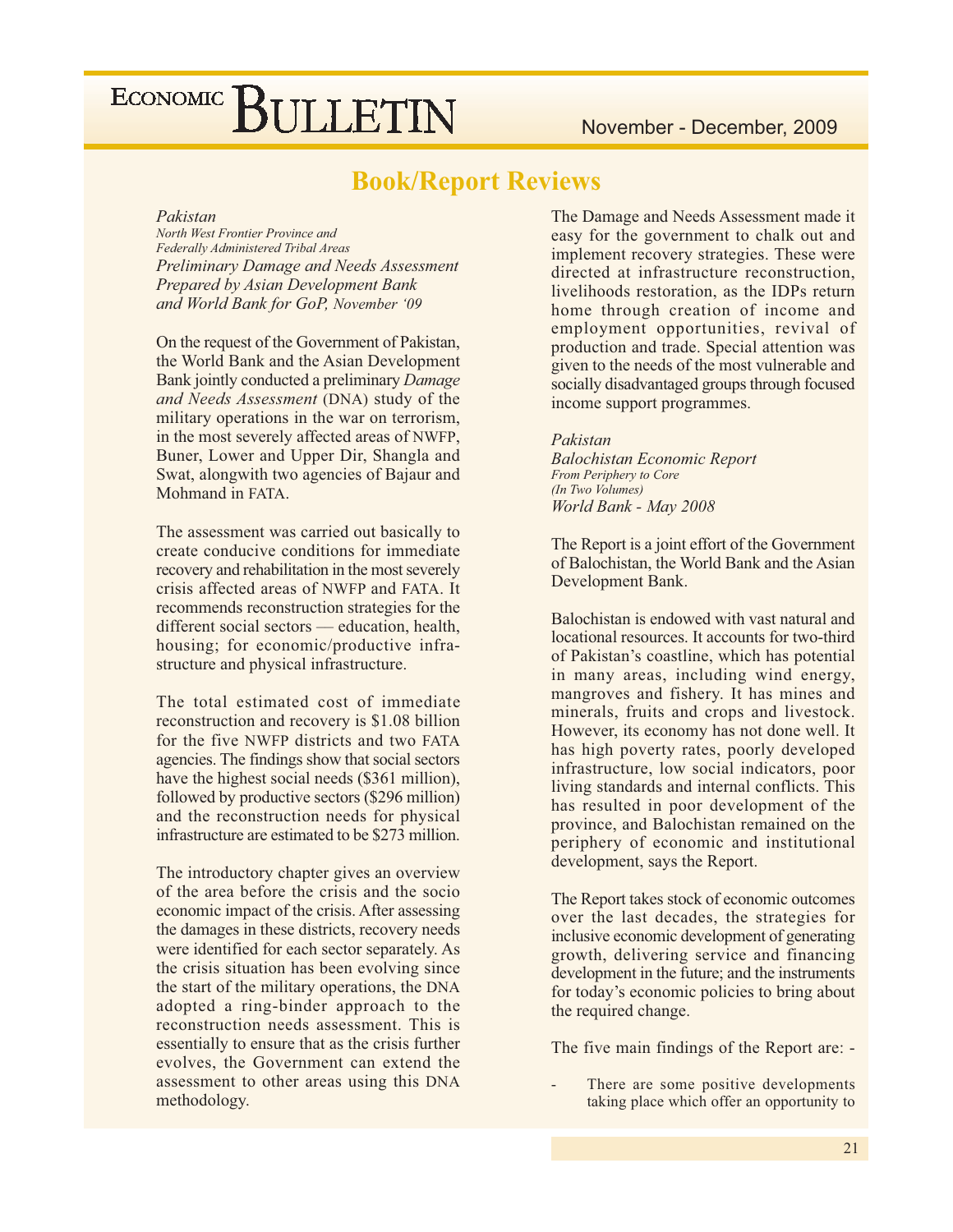move Balochistan from the periphery to the core of economic development.

- Second, in order to overcome the constraints to provincial development, Balochistan should pursue a development agenda around generating growth, delivering services and financing development.
- Third, generating growth requires leveraging Balochistan's resource and locational advantages, deepening its capacity for value addition and strengthening the foundations for business activity.
- Fourth, delivering services depends on improving the public administration, making devolution more effective and scaling up of basic services involving the private sector.
- Fifth, financing development relies on prudent management of provincial expenditures and strengthening capacity for revenue collection.

In one of the chapter 'Revitalizing Petroleum', the Report argues that the decline in gas production could be reversed if ways are found to ameliorate the security situation, a more transparent mechanism is established for the sharing of the benefits from the use of hydrocarbons with the local population in the producing zone, and the provincial government deepens its oil and gas expertise and actively supports private investors.

Though Balochistan has a long coastline, it contributes less than one-third of the country's marine fish production. The Report recommends more private sector investment, modernization of the existing harbours, construction of new harbours in some other fishing settlements, such as Jiwani, Ormara and Sonmiani, incentives for shrimp aquaculture and compliance with hygienic standards.

Balochistan needs a coherent rural strategy that promotes growth in the farm and non farm sectors. It has also to improve the delivery of social services.

### November - December, 2009

Money and Banking in Pakistan **Sixth Edition** S. A. Meenai Revised and Expanded by Javed A. Ansari, 2010 **Oxford University Press** 

This is a comprehensive book on money and banking in Pakistan, covering the period 1947 to 2009. The book has been revised and updated. The new Chapters in this edition include, Post Keynesianism and the Stock Flow Consistency Approach, Inflation, the Insurance Industry in Pakistan and Pakistan's Payment and Settlement System. New Appendices and Sections have been added and all chapters have been updated.

Part-I of the book presents the major schools of monetary theory; the classical school of Adam Smith and David Ricardo who wrote extensively about money, followed by the Marxist theory, the Keynesian theory, and the Modern Neo Classical monetary theory.

Chapter 8 talks about the objectives of monetary policy, and what monetary policy can and cannot do. The various instruments of monetary policy have been discussed and its theory in the 21st century. The author writes, 'SBP's monetary policy has failed in Pakistan. It has not stimulated growth nor has it been effective in ensuring price stability'.

Part-II has 12 chapters. The first chapter in this section gives the monetary developments from 1947 till present time. The other chapters discuss Pakistan's Financial Development, the role of the State Bank of Pakistan; Commercial Banks — structure of their balance sheet, their performance, implementation of Basel-II framework; Development Finance Institutions and Growth of Financial Markets in Pakistan. There is a chapter on Islamic Banking, the Insurance Industry, and a detailed chapter on Monetary Policy in Pakistan 1947-2009. Its a comprehensive overview of Pakistan's financial sector and useful for policy makers and researchers.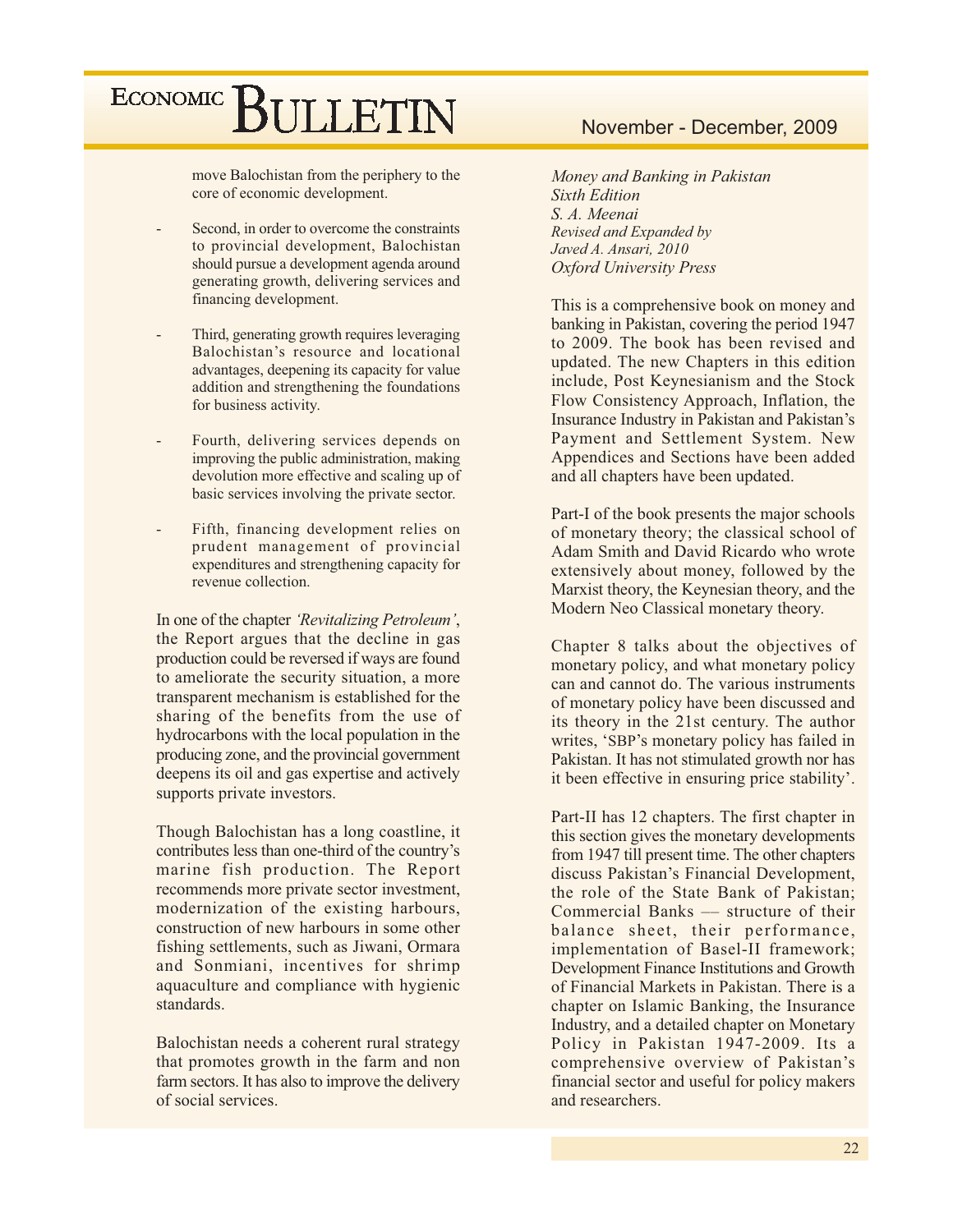## November - December, 2009

## Pakistan Economy - Key Economic Indicators

|                               | Unit            | 2001-02 | 2002-03 | 2003-04 | 2004-05 | 2005-06 | 2006-07 | 2007-08 | 2008-09 |
|-------------------------------|-----------------|---------|---------|---------|---------|---------|---------|---------|---------|
| <b>Output and Prices</b>      |                 |         |         |         |         |         |         |         |         |
| GNP Size (MP)                 | Rs.bn           | 4476    | 5027    | 5765    | 6634    | 7773    | 8831    | 10494   | 13503   |
| GDP Size (FC)                 | Rs.bn           | 4146    | 4534    | 5250    | 6123    | 7158    | 8235    | 9962    | 12459   |
| Income Per Capita             | \$              | 504     | 579     | 669     | 733     | 836     | 921     | 1042    | 1046    |
| Real Growth                   | $(\%)$          |         |         |         |         |         |         |         |         |
| <b>GNP</b>                    |                 | 5.1     | 7.9     | 6.4     | 8.3     | 5.6     | 6.7     | 4.1     | 2.6     |
| <b>GDP</b>                    |                 | 3.1     | 4.7     | 7.5     | 9.0     | 5.8     | 6.8     | 4.1     | 2.0     |
| Agriculture                   |                 | 0.1     | 4.1     | 2.4     | 6.5     | 6.3     | 4.1     | 1.1     | 4.7     |
| Manufacturing                 |                 | 4.5     | 6.9     | 14.0    | 15.5    | 8.7     | 8.3     | 4.8     | $-3.3$  |
| <b>Services Sector</b>        |                 | 4.8     | 5.2     | 5.8     | 8.5     | 6.5     | 7.0     | 6.6     | 3.6     |
| Prices                        |                 |         |         |         |         |         |         |         |         |
| Consumer Price Inflation*     | (%)             | 3.5     | 3.1     | 4.6     | 9.3     | 7.9     | 7.8     | 12.0    | 20.8    |
| Wholesale Price Inflation*    | $(\%)$          | 2.1     | 5.6     | 7.9     | 6.8     | 10.1    | 6.9     | 16.4    | 18.2    |
| Food Inflation*               | $(\%)$          | 2.5     | 2.8     | 6.0     | 12.5    | 6.9     | 10.3    | 17.6    | 23.7    |
| Non Food Inflation*           | $(\%)$          | 4.2     | 3.3     | 3.6     | 7.1     | 8.6     | 6.0     | 7.9     | 18.4    |
| Core Inflation*               | $(\%)$          | 2.0     | 2.5     | 3.8     | 7.2     | 7.5     | 5.9     | 8.4     | 18.1    |
| Gold Tezabi (Karachi)         | Rs./10 grams    | 5865    | 6378    | 7328    | 8216    | 10317   | 12619   | 16695   | 22195   |
| Motor Gasoline Premium        | Rs/Ltr          | 31.60   | 33.08   | 33.91   | 40.75   | 55.21   | 56.09   | 57.83   | 61.12   |
| Kerosene oil                  | Rs/Ltr          | 18.58   | 22.48   | 24.95   | 29.11   | 36.19   | 39.09   | 43.44   | 60.62   |
| Diesel                        | Rs/Ltr          | 16.70   | 21.15   | 22.72   | 26.50   | 36.45   | 38.40   | 40.97   | 54.95   |
| <b>GDP</b> Deflator           | $\%$            | 2.49    | 4.42    | 7.74    | 7.02    | 10.5    | 7.70    | 16.21   | 22.62   |
| <b>Savings and Investment</b> |                 |         |         |         |         |         |         |         |         |
| <b>National Savings</b>       | $%$ GDP         | 18.4    | 20.6    | 17.9    | 17.5    | 17.7    | 17.4    | 13.4    | 14.3    |
| <b>Domestic Savings</b>       | $%$ GDP         | 17.9    | 17.4    | 15.7    | 15.4    | 15.7    | 15.6    | 11.3    | 11.2    |
| <b>Gross Fixed Investment</b> | $%$ GDP         | 15.5    | 15.3    | 15.0    | 17.5    | 20.5    | 20.9    | 20.4    | 18.1    |
| Public                        | $%$ GDP         | 4.1     | 3.9     | 4.0     | 4.3     | 4.8     | 5.6     | 5.4     | 4.9     |
| Private                       | $\%GDP$         | 11.2    | 11.2    | 10.9    | 13.1    | 15.7    | 15.4    | 15.0    | 13.2    |
| <b>Public Finance</b>         |                 |         |         |         |         |         |         |         |         |
| Revenue Receipts              | $%$ GDP         | 14.1    | 14.5    | 13.5    | 13.5    | 13.4    | 14.0    | 13.6    | 13.6    |
| <b>Tax Revenue</b>            | $%$ GDP         | 10.4    | 10.9    | 10.3    | 9.5     | 9.4     | 9.7     | 9.8     | 9.0     |
| <b>Total Expenditure</b>      | $%$ GDP         | 21.6    | 17.9    | 15.9    | 15.4    | 15.6    | 15.7    | 18.7    | 16.1    |
| <b>Fiscal Deficit</b>         | $%$ GDP         | 4.3     | 3.7     | 2.4     | 3.3     | 4.3     | 4.3     | 7.5     | 4.3     |
| Domestic Debt                 | Rs.bn           | 1718    | 1854    | 1979    | 2150    | 2322    | 2601    | 3266    | 3853    |
| Funded                        | % Domestic Debt | 53.9    | 51.0    | 54.6    | 59.4    | 62.0    | 63.9    | 68.8    | 67.0    |
| Non Funded                    | % Domestic Debt | 46.1    | 49.0    | 45.4    | 40.6    | 38.0    | 36.1    | 31.2    | 33.0    |
| <b>FBR</b> Tax Collection     | Rs.bn           | 404     | 461     | 521     | 590     | 713     | 847     | 1007    | 1157    |
| <b>Direct Taxes</b>           | $%$ share       | 35.3    | 33.0    | 31.7    | 31.0    | 31.6    | 39.4    | 38.5    | 38.0    |
| <b>Indirect Taxes</b>         | $%$ share       | 64.7    | 67.0    | 68.3    | 69.0    | 68.4    | 60.6    | 61.7    | 62.0    |
| <b>Monetary Sector</b>        |                 |         |         |         |         |         |         |         |         |
| Net Domestic Assets (NDA)**   | Rs.bn           | 1531    | 1539    | 1903    | 2329    | 2697    | 3080    | 4022    | 4620    |
| Net Foreign Assets (NFA)**    | Rs.bn           | 231     | 540     | 583     | 637     | 710     | 985     | 667     | 517     |

MP=Market Prices FC=Factor Cost \* Period Average